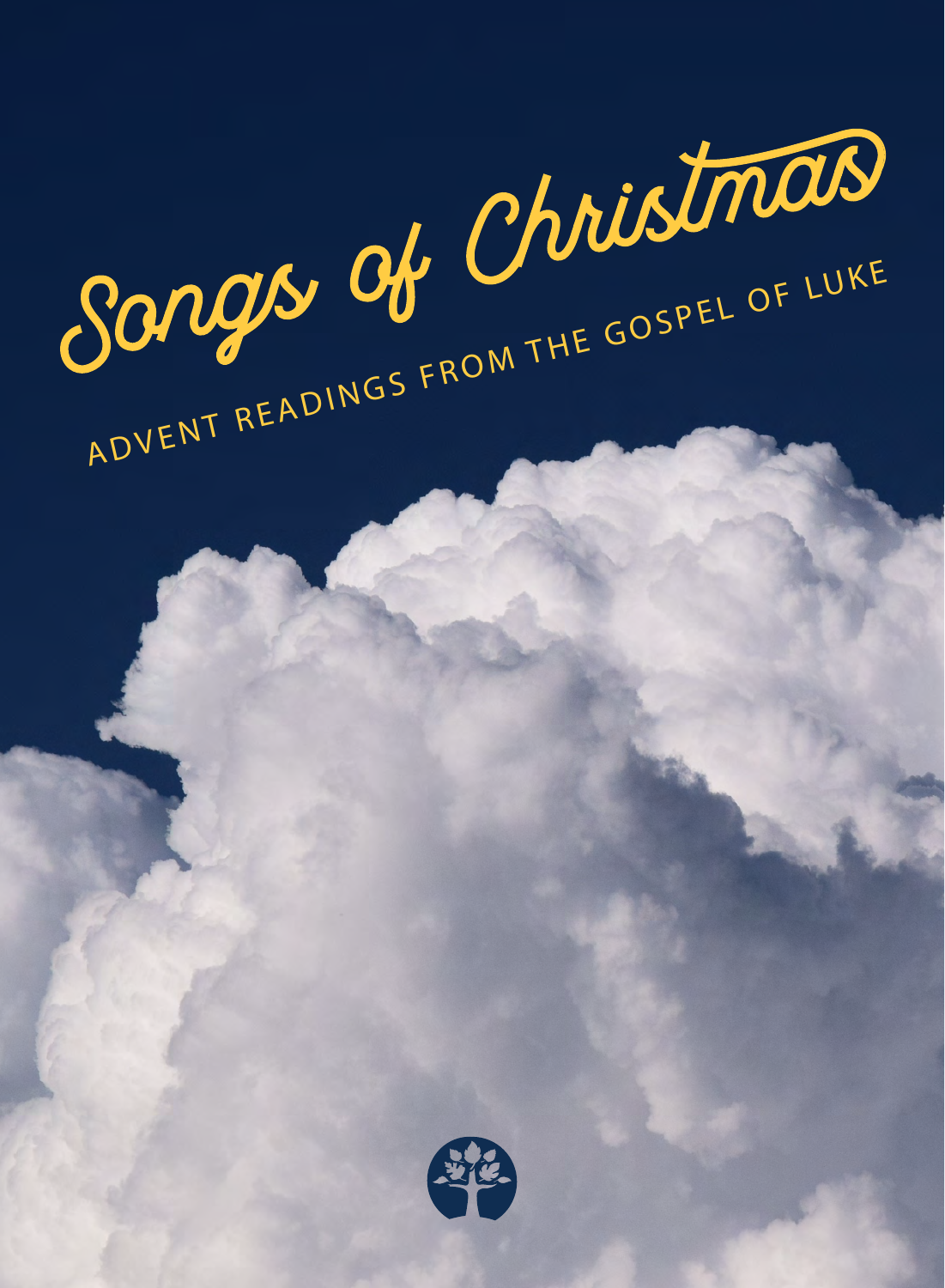#### **The Gospel of Luke and the Songs of Christmas**

#### **Advent Devotional Readings**

Advent (from the Latin *Adventus*, meaning coming or arrival) is part of the larger season in the Christian year, an aspect of the church's gathered worship leading up to the celebration of the birth of Jesus Christ at Christmas.

Although not a biblical mandate for the church, Advent has been and remains an important aspect for many churches for most of Christian history. In fact, according to the Christian year, Advent marks the beginning for the people of God in their annual calendar, not January 1. Our lives are not only lived between Christ's first and second comings, they are also marked, formed and shaped by His two comings.

It is a time to remember the birth of Christ (Matt. 1:18-25; Lk. 1:5-2:20; Gal. 4:4), the time at which the promises for the Messiah in the Old Testament were fulfilled in the person of Jesus Christ (cf. Gen. 3:15; Isa. 7:14; 9:2-6; Mic. 5:2).

It is a time to ponder the person of Jesus Christ (Jn. 1:1-18; Phil. 2:5-11; Col. 1:15-20; 1 Tim. 3:16).

It is a time to look ahead to the time when Christ will return in great power and glory (Matt. 24:30; 26:64; Rom. 1:4) to judge the living and the dead (Acts 10:42; 17:31; 2 Tim. 4:8; cf. 1 Thess. 4:15).

This Advent Devotional focuses on The Gospel of Luke and the Songs of Christmas. We will highlight four songs "sung" by four key people surrounding the incarnation of Jesus Christ, the God-man, the truth we celebrate at Christmas, yet experience every day throughout the year. These four songs will be the focus of five devotional readings, along with an introduction and a conclusion, making this a seven-part devotional.

- 1. Introduction: Luke and the Songs of Christmas
- 2. Week One: Mary's Song, Part 1: The *Magnificat* (Luke 1:46-55)
- 3. Week Two: Mary's Song, Part 2: The *Magnificat* (Luke 1:46-55)
- 4. Week Three: Zechariah's Song: *Benedictus* (Luke 1:68-79)
- 5. Week Four: The Angels' Song: *Gloria in Excelsis* (Luke 2:1-20, cf. v. 14)
- 6. Christmas Day: Simeon's Song: *Nunc Dimittis* (Luke 2:29-32)
- 7. Conclusion: A New Song: The Song of Eternity (Revelation 5)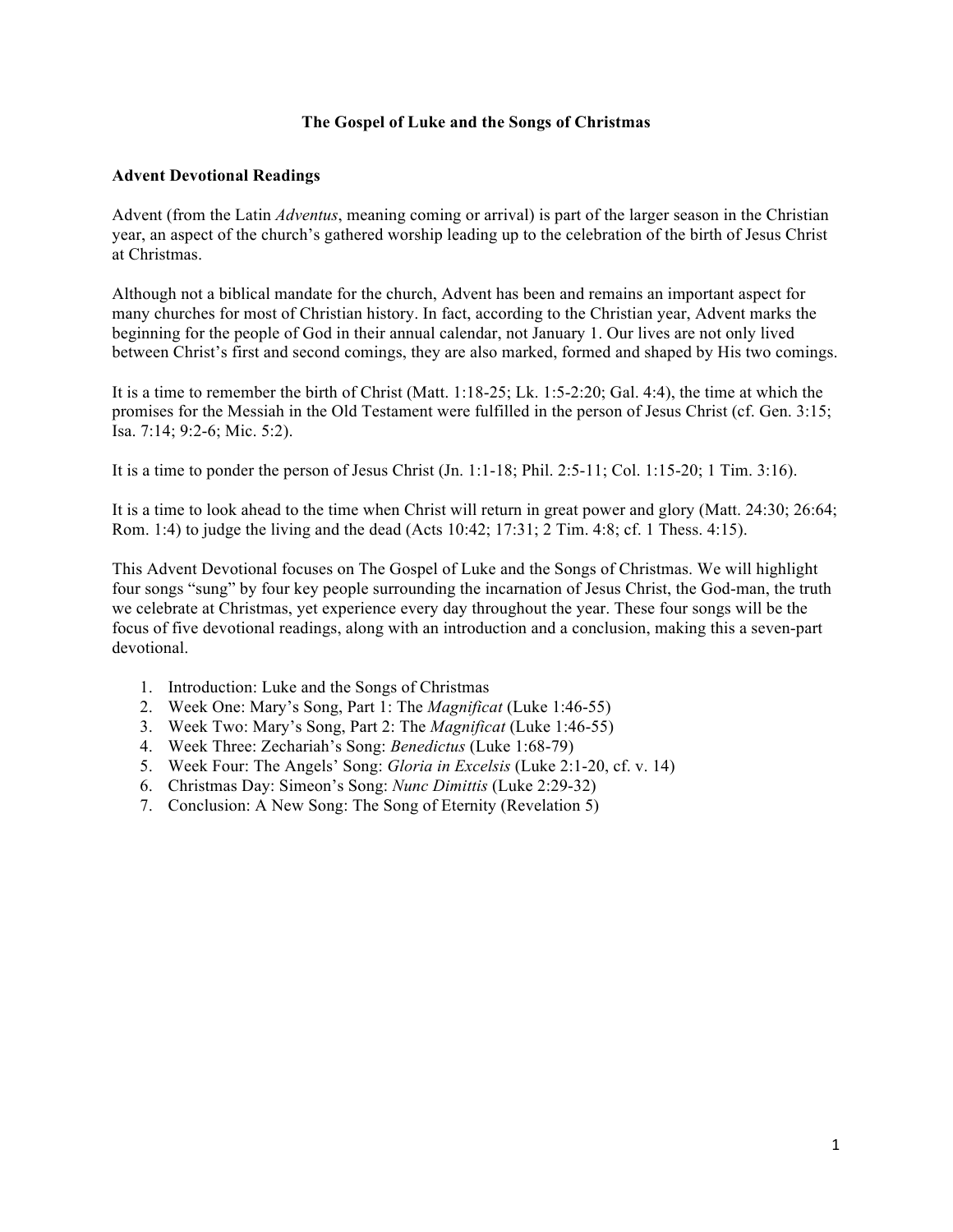#### **Introduction: Luke and the Songs of Christmas**

In this Advent Devotional, we focus on the Songs of Christmas as revealed by God and recorded by Luke in the first two chapters of his Gospel. In order to understand the context of these songs, it is important to set Luke's writing in its broader context, so that we can not only understand what Luke *meant*, but also what Luke's writing *means* for us today.

The biblical text must first be understood in its original context, because a text will not mean what it never meant. Additionally, once a text's original meaning is grasped, then it must also be asked what that text means for the people of God today in its application. A text merely understood without being applied comes short of God's intent for his written Word. Additionally, seeking to apply a text without understanding what the text meant will result in both misunderstanding and misapplication. Illustrations abound of both errors. The Word of God certainly is God's redemptive-historical unfolding of his providential plan, which means it is information (what it *meant*), but the Lord also gives it for the intent of knowing and loving him and others, what means one of is purposes is for transformation (what it *means*).

This is especially important to remember as we live in these days prior to Christmas. Many of us engage in this season, and the reading of this Advent Devotional, following the familiar Christmas story. The story has become familiar, but familiarity does not necessarily equate with faithful. We are often more influenced by legend, myth, movies and carols than we are by the real Christmas story. It is important for us to go back to the biblical text, God's written revelation of the historical account of the birth of the Lord Jesus Christ, the God-man. There are many ways to do that, and in this year's devotional we will do that through Luke's Gospel, specifically through God's revealed truth uttered by four individuals through song.

Before we look at the songs in subsequent weeks, it is important to step back to consider Luke's broader themes so that we rightly understand the way these infancy stories fit into Luke's larger whole, and what all of this says about Jesus.

Luke writes of the "things that have been accomplished among us," or "those matters that have been fulfilled" (1:1). Jesus did not come into a historical vacuum. He came into a historical context as part of a larger story planned from eternity past which was "the fullness of time" (Gal. 4:4). Jesus' coming was in fulfillment of God's promises. The Old Testament consists of Jesus concealed, while the New Testament is Jesus Christ revealed; the Old Testament is the promise of Jesus, the New Testament is the fulfillment in Jesus. In fact, all the Scriptures are about Jesus (24:25-27), and he fulfilled the whole Old Testament (24:44-47). Luke emphasizes this truth through the four songs sung by four key persons – Mary, Zechariah, the Angels, and Simeon – in Luke 1 and 2, captured best by Mary: "He has helped his servant Israel, remembering to be merciful to Abraham and his descendants forever, just as he promised our ancestors." (Lk. 1:54-55; cf. Matt. 1:22-23; 2:5-6, 15, 17-18, 23).

These truths were "delivered" or "handed down" from those who "were eyewitnesses" (1:2; cf. 1 Cor. 11:23; 15:3). These eyewitnesses, those who had been transformed by the person and work of Jesus Christ, were "ministers [servants] of the word" (1:2). These transformed eyewitnesses proclaimed the gospel, the very gospel by which they had been transformed and been made eyewitnesses. These servants of the word, seeking to be faithful to the truth of the story handed down through others, "followed all things closely," or "carefully investigated everything" in order to give "an orderly account" (1:3) of the story of Jesus to Theophilus. The reason is so "that you may have certainty [you may know the certainty] concerning the things you have been taught" (1:4).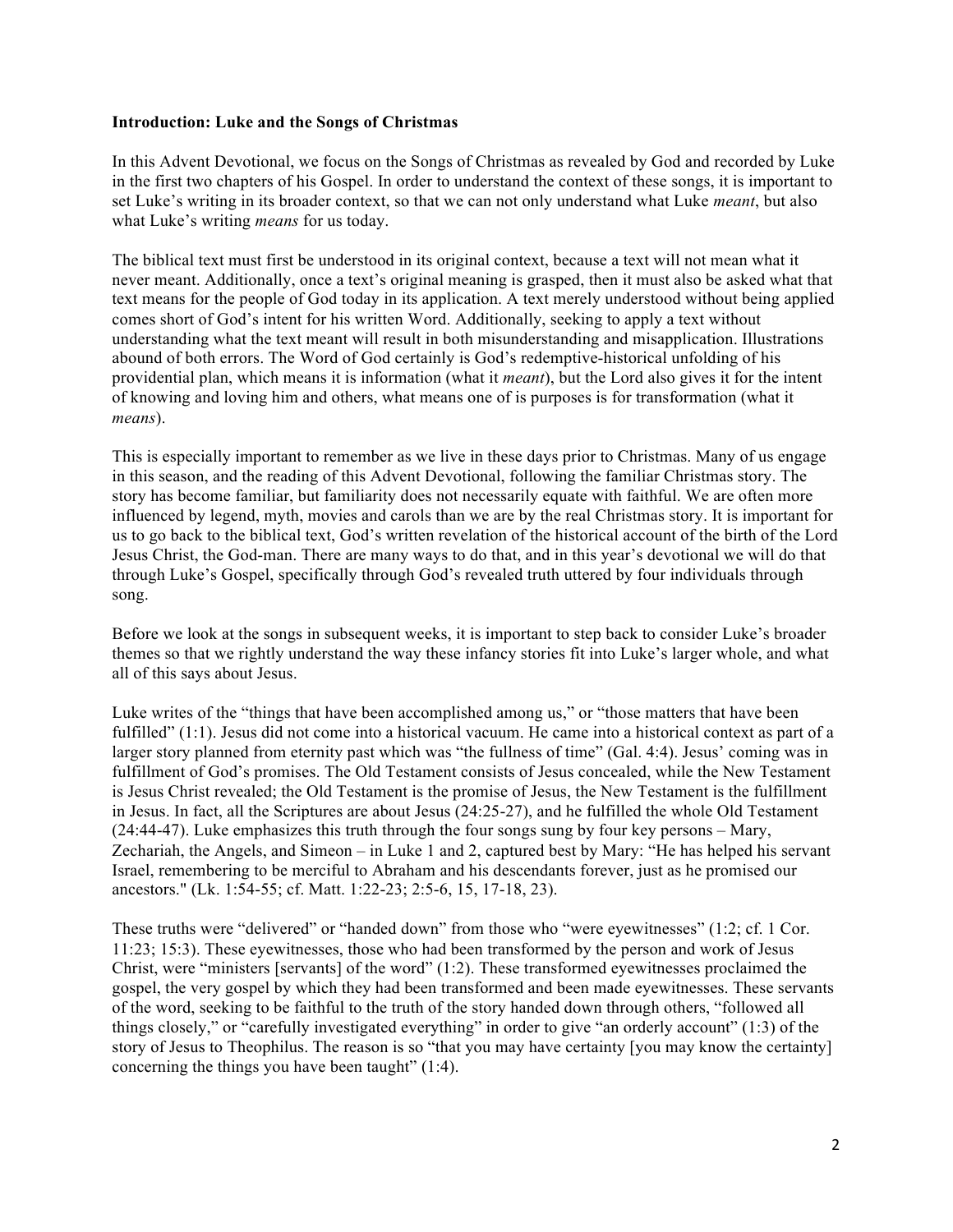What are some of those things they have been taught, those truths Luke highlights and emphasizes in his "orderly account"? First, Luke's primary purpose in writing this Gospel is to confirm and strengthen the faith of the early Christians and to strengthen them as they live their lives as the people of God who worship the Lord Jesus Christ. This is vitally important for us today. There is significance in both the *meant* and *means* of this text of Scripture.

Second, for Luke, and all the New Testament writers, the faith once for all entrusted to the saints (Jude 3) focuses on the person and work of Jesus Christ. For Luke, his Gospel centers on Jesus and finds its unity in him. In other words, Luke's Gospel is made "an orderly account" by finding its unity in Jesus, from the initial announcement in the infancy narrative and the songs surrounding the birth of Jesus (chapters 1 and 2), to his ascension into heaven (chapter 24), he is the center of it all.

Third, added to this unifying center in Jesus, Luke was also clear in Jesus' coming and mission, which were to seek and to save the lost (19:10). This is evident throughout Luke's Gospel, which he emphasizes in the birth narrative in the first two chapters. Grounded in the history of Israel, Jesus is referred to as the "Christ," the "Messiah" which places Jesus in the royal Davidic line. This is clearly articulated in the birth narrative (1:32-33, 68-7, 2:8-14). Being in the Davidic line, he will also usher in salvation, also noted in the birth narrative (1:69, 71, 77; 2:30). But Jesus's ministry is not limited to the Jews in that although he is the Savior who comes *from* the Jews, he is the Savior *for* the world (cf. Jn. 4:42; 1 Jn. 4:14), including outcasts and Gentiles (2:32), a truth stated by Simeon.

Fourth, the ministry of Jesus, the second person of the Godhead, is surrounded by the ministry of the Holy Spirit, the third person of the Godhead. The Holy Spirit's heightened ministry focusing on Jesus reflects the work of the Trinitarian God in the economy of salvation, and reflects the inauguration of the new eschatological age ushered in by Jesus (1:15, 35, 67; 2:25-27).

Finally, the birth narrative is bookended by Luke's focus on the temple. The birth of John the Baptist to Zechariah and Elizabeth begin in the temple (1:8ff). This section concludes with Jesus and his family in Jerusalem for the Feast of the Passover. At the conclusion of the Feast, Jesus' parents departed without him. Upon returning to Jerusalem to look for him, they found him "in the temple" (2:46). All for which the temple stood, revealed and represented, Jesus fulfilled (cf. Jn. 2:19-22).

Over the next four weeks we will study, mediate and ponder these Lucan songs. The first we will look at is Mary's Song, otherwise known as the *Magnificat* (Luke 1:46-55). Next we will hear the song of Zechariah, John the Baptist's father, also known as the *Benedictus*. As you will recall, Zechariah was stricken mute because he did not believe the angel Gabriel who said that he and his wife, Elizabeth, would have a son. After John's birth, Zechariah's tongue was loosed and he immediately praised God (Luke 1:68-79). Then we will celebrate with the angels as they sang to the shepherds, "Glory to God in the highest, and on earth peace to men on whom his favor rests" (Luke 2:14), the *Gloria in Excelsis*. After this we will worship with Simeon as he sings of salvation, the appearance of Christ (Luke 2:29-32), known as the *Nunc Dimittis*. We will conclude the series in the New Year when we sing "A New Song: The Song of Eternity" from Revelation 5 (cf. Psalms 96, 98).

To participate in this Advent Devotional, here are a few recommendations for get the most out of your study and mediation.

- 1. Read Luke 1-2 in a single sitting.
- 2. Read these chapters a number of times, possibly even from different translations.
- 3. Take note of each of the songs, the persons who sing them, the part they play in this birth narrative and the truths/themes they reveal.
- 4. Place these chapters within the larger themes espoused by Luke in his Gospel.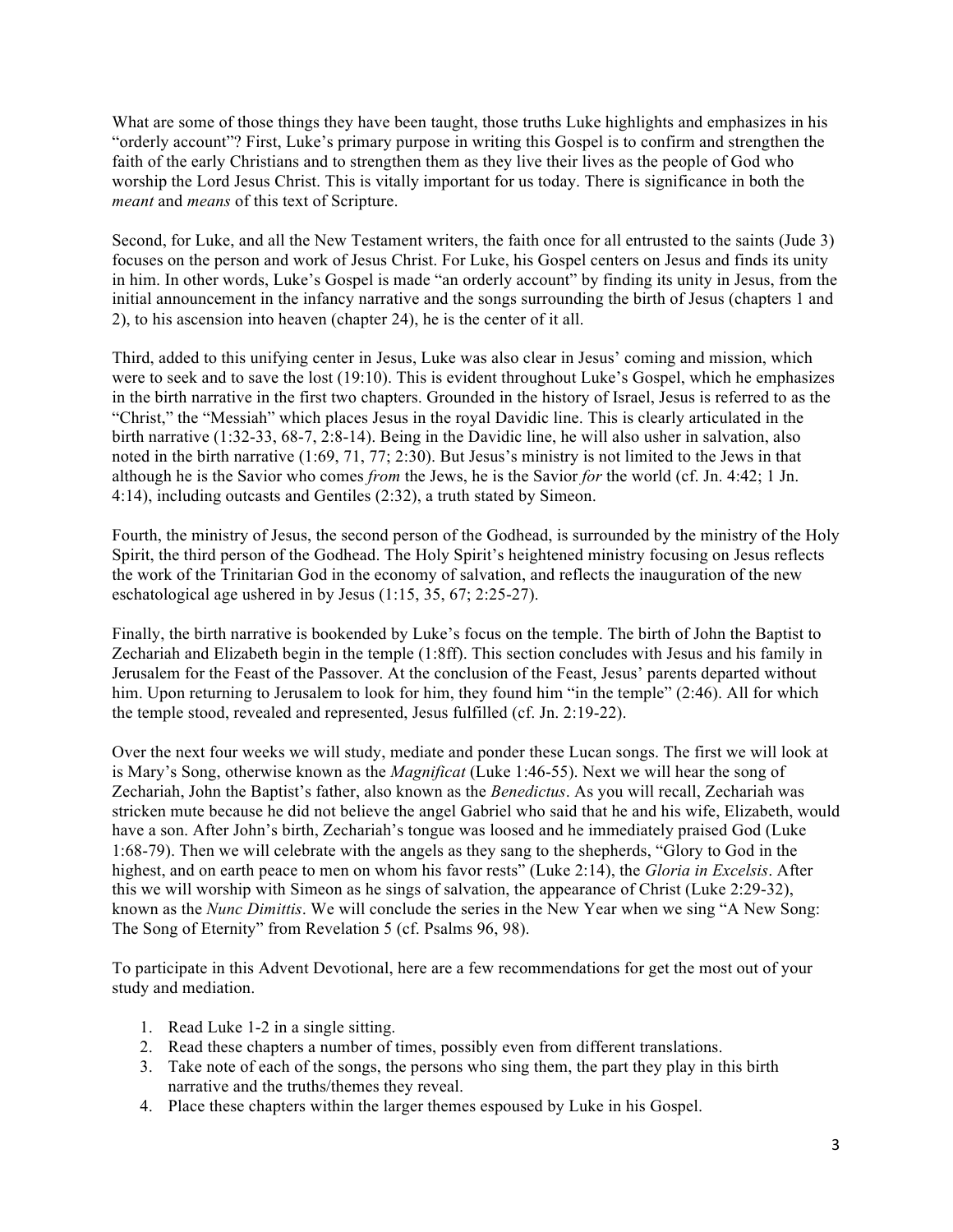With these biblical songs as your foundation, I encourage you in one additional way this season. For many of us, the traditional hymns and Christmas carols are a special part of the Christmas season. Over the years, many of these hymns and carols have been memorized, at least the first verse of the song.

- 1. What is it about music that makes it so appealing, so magnetic and memorable?
- 2. Is singing an enjoyment to you or a burden? Why?
- 3. As you look at the songs of Scripture, what is their content, about what are they singing?
- 4. Why does singing play such an instrumental role in our worship of God?
- 5. What is it about the hymns, carols and choruses of Christmas that are so important, theologically, and significant, spiritually?
- 6. What are your favorite Christmas hymns and carols and why?
- 7. Why do Christians love, cherish and memorize those hymns and choruses most focused on Jesus' birth, death and resurrection, and why is singing so important in our worship of the Trinitarian God such that we will engage in it on into eternity?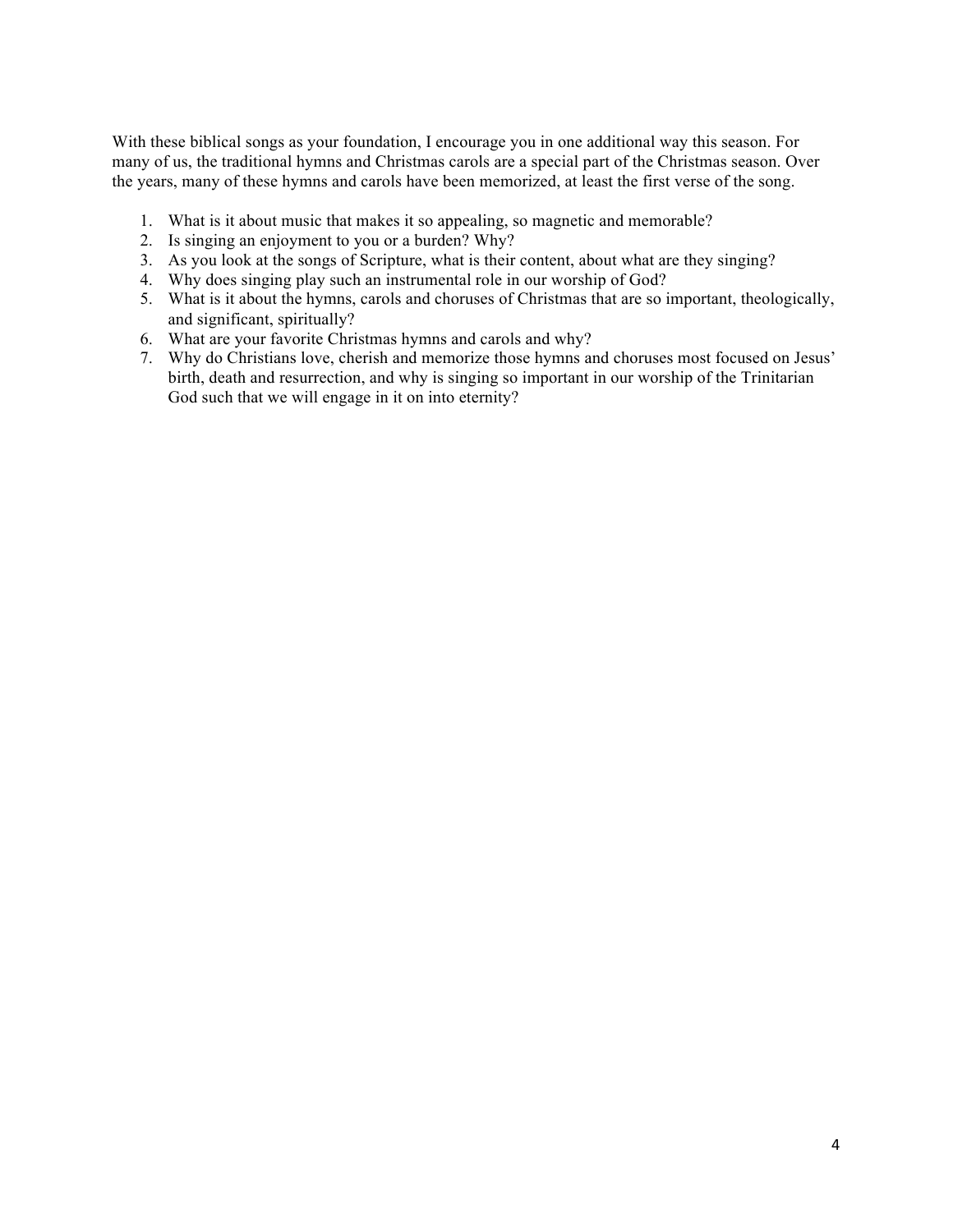## **Week One: Mary's Song: The** *Magnificat* **(Luke 1:46-55; cf. 1:26-45, 56), Part 1**

At this time of the year, we focus on the conception and birth of a firstborn – two of them: Zechariah and Elizabeth's boy, John, later known as the Baptist, and Joseph and Mary's son, Jesus, the Son of the Most High, the Son of God. In today's devotional, we study and ponder the miraculous conception of Jesus and Mary's response in song to this wonderful act of God's grace. Our devotional will be in two parts: The Historical Context and The Theological and Doxological Response.

#### *The Historical Context*

Luke informs the reader this occurred "in the sixth month" when "the angel Gabriel was sent from God to a city of Galilee, named Nazareth, to a virgin betrothed [pledged to be married] to a man whose name was Joseph, of the house of David" (1:26-27). Gabriel brings a message from God to Mary. Not only was Mary a virgin who was engaged, she also, importantly, had found favor with God (emphasis mine): "Greetings, O *favored one*, the Lord is with you" (1:28); "you have found *favor* with God" 1:30). It was because the Lord was with her that she was favored. God's favor is not something earned or deserved. It is grounded in his grace and mercy. Mary manifests this truth. In the midst of being troubled by this visit from Gabriel (1:29; cf. 1:12), he comforts her with the words "do not be afraid" (1:30; cf. 1:13). Those with whom God dwells, need not fear. Through God's presence and favor, it was revealed to Mary she would "conceive in your womb and bear a son, and you shall call his name Jesus" and importantly, "you shall call his name Jesus" (1:31).

Mary is informed that Jesus "will be great and will be called the Son of the Most High. The Lord God will give him the throne of his father David, and he will reign over Jacob's descendants forever; his kingdom will never end" (1:32). In other words, Jesus is the promised Messiah. He is the fulfillment of the prophecies given years before by the prophets, words contained in the Old Testament. Jesus would be the fulfillment of all their hopes and dreams. More importantly, Jesus is the fulfillment God's promises to David of having a king on the throne, a kingdom and kingship that will never end (1:32b-33). God's promise *had not* failed. God's promises *will not* fail. The promised one is great and is called Jesus (1:31), Son of the Most High, (1:32), Holy (1:35), Son of God (1:35) and King (1:33).

Though Mary faced an impossible situation, humanly speaking, "how will this be, since I am a virgin?" (1:34), God was the guarantor of his promise, "for nothing will be impossible with God" (1:37). God's work would be accomplished by the Holy Spirit (1:15, 35, 41). In fact, God had already performed another impossible conception six months earlier in the lives of Mary's relatives, Elizabeth and Zechariah, who were old and barren (1:7, 18, 36). Mary heard clearly what Gabriel had said about bearing a son, but she also realized the impossibility of this occurring. If Elizabeth's problem was old age, Mary's was that she was a virgin. But to highlight the human impossibility of fulfilling God's promise and to emphasize God's grace, he fulfills his promise through the miraculous conception of Jesus in Mary's womb. (This is not the *immaculate conception*, which claims Mary was born without sin and remained sinless through her life, and it was for this reason she was prepared to become the mother of Jesus.) How could this happen? Because nothing will be impossible with God (1:37)!

Do you remember when God gave the promise to Abram and Sarai (later to become Abraham and Sarah) that they would have a child who would be blessed and bring a blessing and all the nations would be blessed through him (Gen. 12:1-3; cf. Gen. 17:15-19; 18:9-15; 21:1-7)? They, too, faced an impossible situation – old age. Yet with Sarah at 89 and Abraham at 99, an angel appeared and told them they would conceive and bear a son at the ages of 90 and 100. They, too, doubted, but the angel said, "Nothing is impossible with God" (Gen. 18:14), the same words spoken to Mary. Isaac was the child of the *promise*. Jesus is the child of the *Promise*.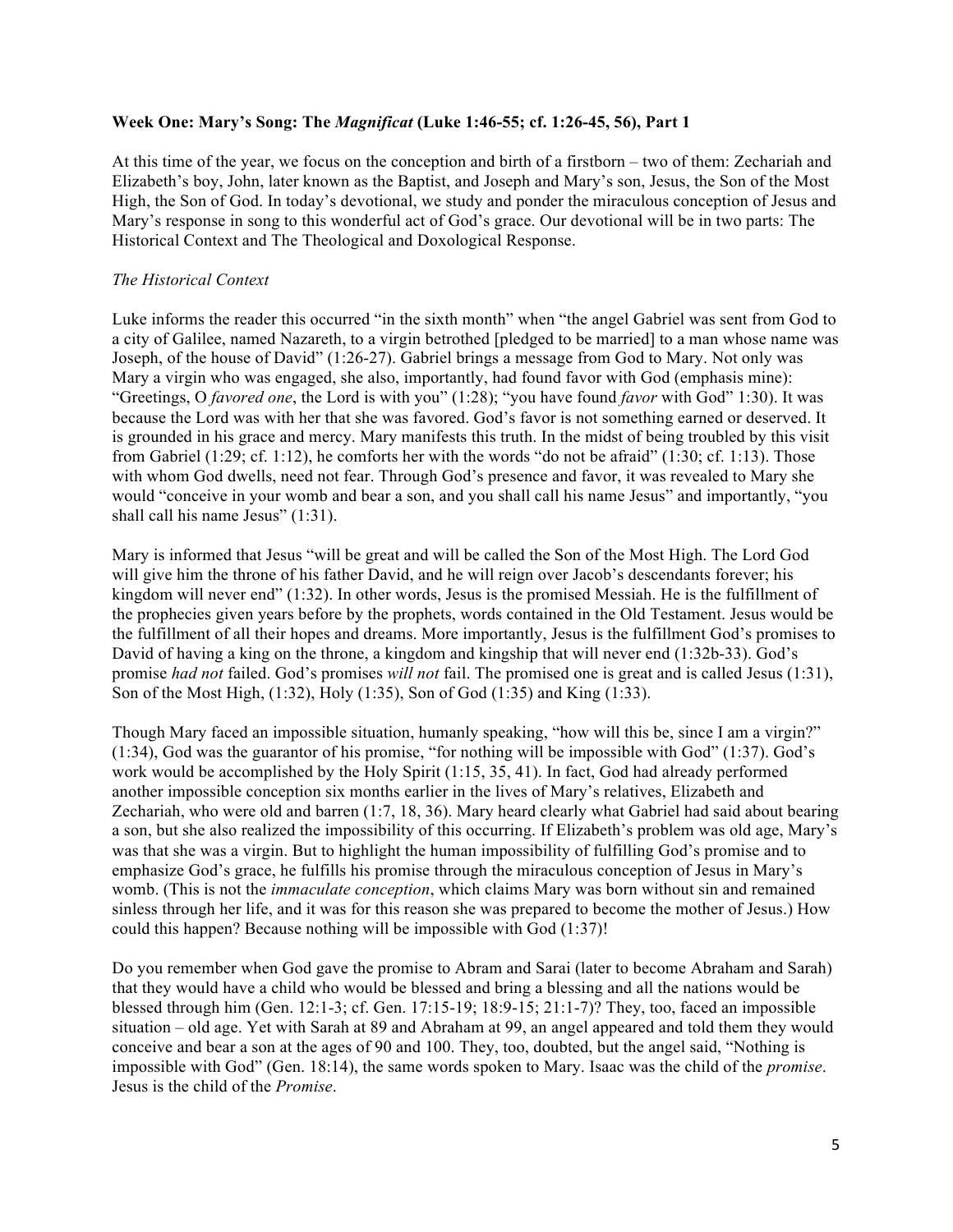Mary is a model of humble submission to be used for God's honor and glory in the extension of his kingdom, and in the fulfillment of his plan. After hearing this news Mary replies, "I am the servant of the Lord; let it be to me according to your word"  $(1:38)$ . We often look at this through sentimental eyes, but what Mary learned about this miraculous conception, a divine conception, would raise questions about her chastity. This would bring pain, rejection, being ostracized, and shunned. She would be accused of infidelity. During Jesus' ministry, the Pharisees would recount Jesus' birth and claim this very origin of him. They clearly identified Abraham as their father, over against Jesus, who had been "born of sexual immorality" (Jn. 8:41). It is difficult to know how much of this Mary would have understood at the moment, but, based on Jesus' engagement with the Pharisees, we know she experienced it. Her response reveals her humility, which reflects/manifests one who has experienced God's favor, his grace.

Mary and Elizabeth both experienced God's gracious providential plan in their miraculous conceptions. Upon Mary's news of her miraculous conception, she visits Elizabeth, her relative, who is in her sixth month of pregnancy (1:36), in "the hill country, to a town of Judah" (1:39). When Mary greets Elizabeth, "the baby leaped in her womb" (1:41). This is an initial fulfillment of the promise given to Zechariah about their baby boy, John, who would "be filled with the Holy Spirit, even from his mother's womb" (1:15). Additionally, Elizabeth "was filled with the Holy Spirit" (1:41). Furthermore, Mary's experience was that "the Holy Spirit will come upon you" (1:35). God the Holy Spirit brought this about. Elizabeth pronounces a blessing on Mary. This blessing is, first and foremost, because of "the fruit of your womb" (1:42): Mary is pregnant with Jesus. The second blessing is pronounced because Mary "believed that there would be a fulfillment of what was spoken to her from the Lord" (1:45). In other words, she believed God would fulfill the promises he spoke to her (1:45), and she humbly trusted the promises of God, evident in her response of "let it be to me according to your word" (1:38). This is sharply contrasted with Zechariah who "did not believe my words, which will be fulfilled in their time" (1:20).

One final and important truth to notice. When John encounters Jesus *in utero* through the voice of Mary, his mother, he "leaped in her [Elizabeth, his mother's] womb" (1:41). Through this, we learn that Jesus is superior to John. Even in the womb, John begins his ministry of pointing to Jesus (1:16-17), of being the forerunner to Jesus, and he does so by worshipping Jesus.

Mary joins the baby John in worship as she praises God through song: "My soul magnifies [glorifies] the Lord"  $(1:46)$ .

In this first part of Mary's Song, ponder the following questions as you prepare your mind and heart to worship the Lord Jesus Christ this Christmas season:

- 1. When the Lord is with us, there is nothing to fear. What are your fears? On what issues do you need to hear the words from the Lord, "Do not be afraid?"
- 2. When it comes to the promises of God, do you know what they are? Do you doubt they will be fulfilled? Even more so, what of God's promises and purposes do you attempt to do in your own strength? Remember, of God's promises and purposes "nothing will be impossible with God."
- 3. Mary is a model of humble submission. She recognizes she is a servant/slave of the Lord, and she humbly receives the unfolding of God's sovereign and providential plan for her. This is a mark of one who the Lord is with, one on whom his favor rests. Do you have this mark of humility, of God's work, in your life?
- 4. In addition to humility, Mary also manifests a life of belief and trust in God and his promises. God's favor was on Mary, his grace was upon her, which resulted in a life of humility and belief. The presence of the Holy Spirit in a person's life enables one to believe and trust, not only for justification but also for the whole Christian life. Those who have been made righteous by faith live by faith. This is the foundation of blessing. God blesses, to be a blessing, which in turn, is the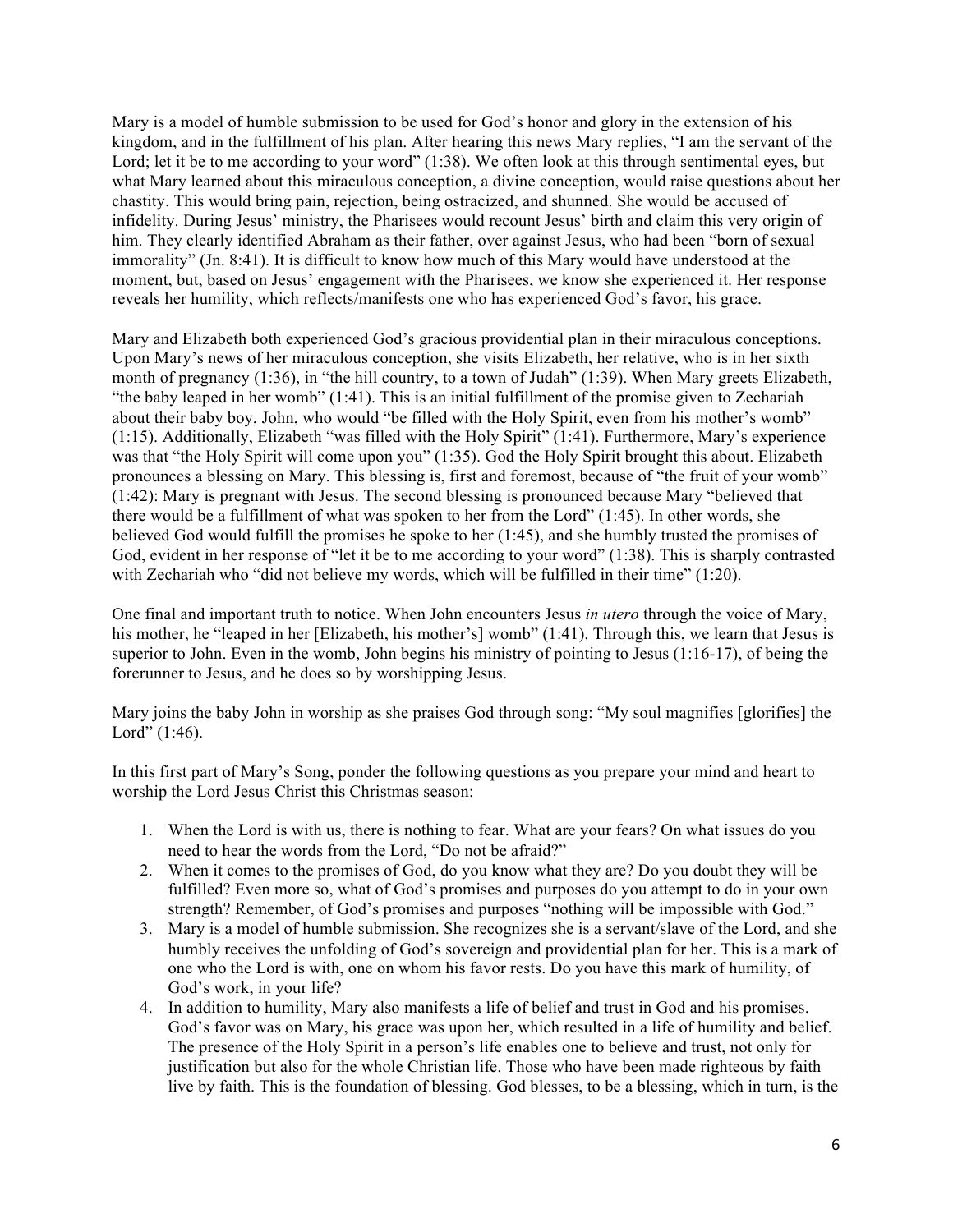means by which one is blessed. What can you learn from Mary? Where do you need to grow in humility? How are you doing when it comes to living a life by faith?

5. The ultimate focus is on Jesus and worship of him. Are you living a life of worship? What are the hindrances? This is how one truly celebrates the incarnation of Jesus, the God-man. And this is not a one-time remembrance on Christmas Day, it is a life.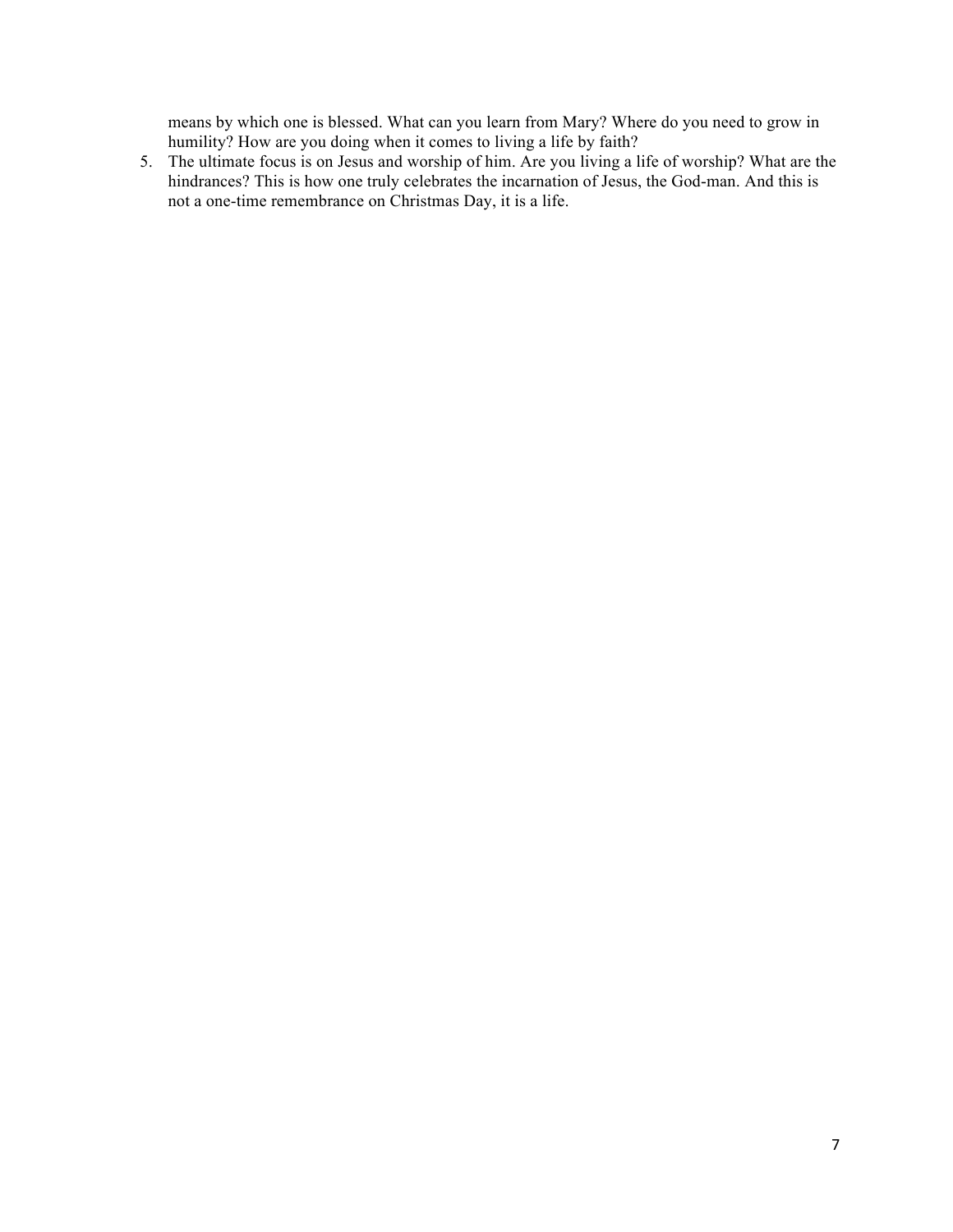## **Week Two: Mary's Song: The** *Magnificat* **(Luke 1:46-55; cf. 1:26-45, 56), Part 2**

Mary's song consists of thanks, for who God is, and praise, worship for what he has done. What God does is personal with Mary, but its implications are absolute and universal.

Mary miraculously bears Jesus, the Christ, the God-man, which means she is *theototkos*, God-bearer. In that sense she plays a unique role in redemptive history. But Mary is also a person like us in need of salvation, God extends his grace to her, that is, she is favored, and in response she models a humble, gracious trust in "God my [and our] Savior" (1:47).

With this historical backdrop and with Mary's humble heart overflowing with praise and thanks to God, she responds in worship (for a comparison, cf. Hannah's song, 1 Sam. 2:1-10).

#### *The Theological and Doxological Response*

**Mary glorifies the Lord and rejoices in God her Savior (1:46b-47).** Mary begins her song with worship: "My soul magnifies the Lord, and my spirit rejoices in God my Savior." "My soul" is that personal praise that comes from deep within a person. It is singing from the heart, the depth of one's being. Mary lifts up the Lord God as she praises his providential work on her behalf (1:38). The reference to "the Lord" addresses God as the sovereign Master and Ruler of the world. This address reveals May's approach to God is that of a humble servant.

Mary repeats her praise as her "spirit rejoices in God my Savior." She praises God for who he is and for what he has done to save in/through Christ, her son. Many have misunderstood Mary. The Roman Catholic Church overestimates her and claim she is more than what she actually is. The RCC fosters a Marian piety that can only be called idolatrous.

This leads to the other side of the problem. Protestants, on the other hand, underestimate Mary, in that she does not, for many, even serve as a model and example of a humble servant, dependent on God for his grace and mercy for her salvation. God is, indeed, her Savior.

Mary is truly like us, though she played a unique role in redemptive history. She is a sinner used by God to be bear the God-man, Jesus Christ, and who was in need of the saving work of Jesus Christ as all other humanity. Mary acknowledges this by recognizing her humble state, the impossible task before her, which required a sovereign and miraculous work of God, which is also reflective of salvation and her receiving the expression of "favored one" (1:28), and her worshipful and dependent response to God as "my Savior" (1:47). Later Jesus is identified as the Savior, the God-man who came to "save his people from their sins" (Matt. 1:21): "For unto you is born this day in the city of David a Savior, who is Christ the Lord"  $(2:11)$ .

When we restrict ourselves to what is clearly taught in the Scriptures, we find in Mary a beautiful woman of character, uniquely blessed of God. She is a model of faith in God, one who believed what the Lord said (1:45), and a model for the church. Mary stands in the Gospels as a mark or sign of the true humanity of Jesus Christ and a model of the Christian devoted to God her Savior (1:47).

**The basis of Mary's praise is God and his grace (1:48-50).** In his grace, he has been mindful of the humble state of his servant. Mary knew her own need for a Savior. She also knew that she, humanly speaking was an insignificant person. Additionally, Mary was aware she had nothing to offer spiritually to God. And yet, God in his grace bestowed on her the great privilege of giving birth to the Savior, both her own personal Savior and the Savior of the world. Because of this blessing from God, all nations will call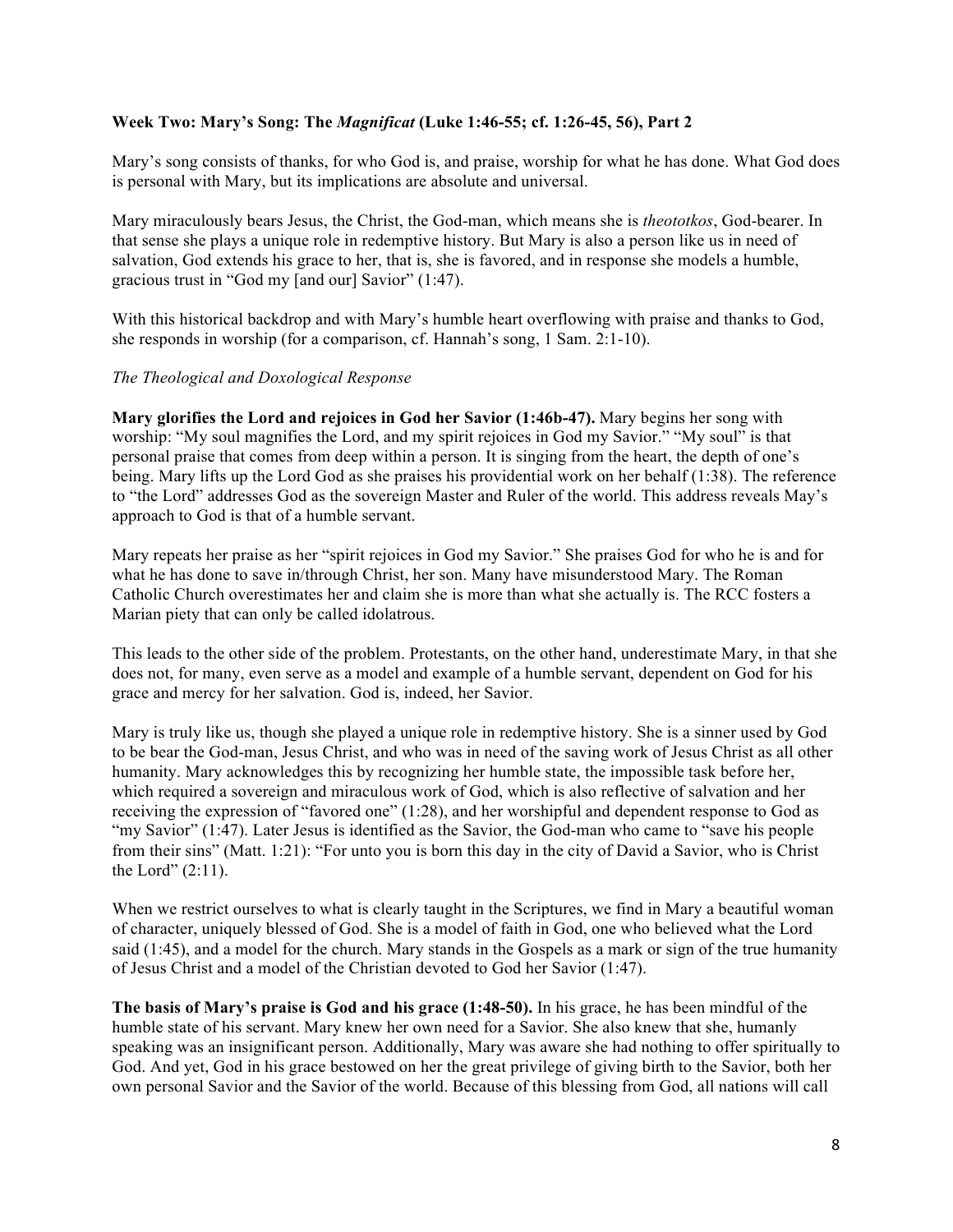Mary blessed (1:48; cf. 1:42). Why? Not because she was perfect like some teach, but rather she was a model of humility, obedience, belief, submission to God. She was truly "poor in spirit" (Matt. 5:3).

In our spiritual birth, we must realize we had nothing to offer spiritually speaking, and God, too, has been mindful of the humble state of his servants in his grace.

In this humble state, Mary worships the Mighty One because he has done great things for her. The reference to the Mighty One in the Old Testament alludes to God who fights on behalf of his people to deliver them. God is a warrior who delivers his people through victorious power (Zeph. 3:17). Here God exercised his power to create the child. What God promised and what seemed impossible was possible for God, the Mighty One, for he exercises his power to deliver his people through the birth of a Son, Jesus Christ.

Three of God's attributes are highlighted: Mighty, as noted above, Holy and Mercy. Mary's reason for praising God focuses on his being, for he is worthy of our worship for who he is. Because of who God is he acts a certain way. Specifically, Mary focuses on God's attributes of power, exalted holiness and mercy, descriptions of God's attributes which are designed to highlight his specific attributes most prominently displayed in this miraculous work in salvation history. All of this places our focus on God, not Mary.

**God's mercy is given to all those who fear him (1:50-53).** God's "mercy is for those who fear him from generation to generation" (1:50) is included in both key truths in Mary's song since it serves as a transitional verse. It draws to a conclusion Mary's statement about herself, and it serves as an introduction to what is stated about the widespread impact of the birth of Jesus Christ. Additionally, in the last section, God was praised for his attributes. They reflect who he is, and based on who he is he responds in certain ways. So, the transition is from focusing on God's nature to his works, and he is praised for both.

Being a God-fearer is a requirement to receive God's mercy. And being a God-fearer is reflective of having received God's mercy. These twin truths are not in competition with one another but are, rather, reflective of the outworking of the gospel in a person's life. There is no place for pride.

God the Mighty One has performed mighty deeds leading to salvation and judgment. This is accomplished through his arm – a common metaphor/reference (an *anthropomorphism* – a figure of speech that describes God as having a human form or characteristic) in the Old Testament to the power of God, especially regarding his deliverance of his people from bondage in Egypt in the Exodus. Thus, God's arm becomes an image of the second exodus, deliverance of his people from spiritual death and bondage to sin.

His coming means two things to two groups of people – one to the arrogant and proud, and another to the humble. He has scattered the proud, brought down rulers, and sent the rich away empty. He has lifted up the humble and filled the hungry with good things. The coming of the king to establish his kingdom sets things right according to his norms and standards, not ours or any human king.

**The ground of God's acting for his people is the covenant, which finds its fulfillment in the arrival of the Messiah (1:54-55).** Reflective of the king's kingdom, there is a reversal of what is expected of an earthly king and kingdom. In contrast to the proud and arrogant, the poor and marginalized receive God's blessings (Lk. 4:18; 6:20-22; 7:22; 14:13, 21).

In God's mercy, his servant Israel is remembered. God remembers his covenantal promises spoken to Abraham and the fathers. This is now the redemptive historical fulfillment of God's promises. Jesus' birth is the redemptive historical fulfillment of God's promises (cf. 2 Cor. 1:20).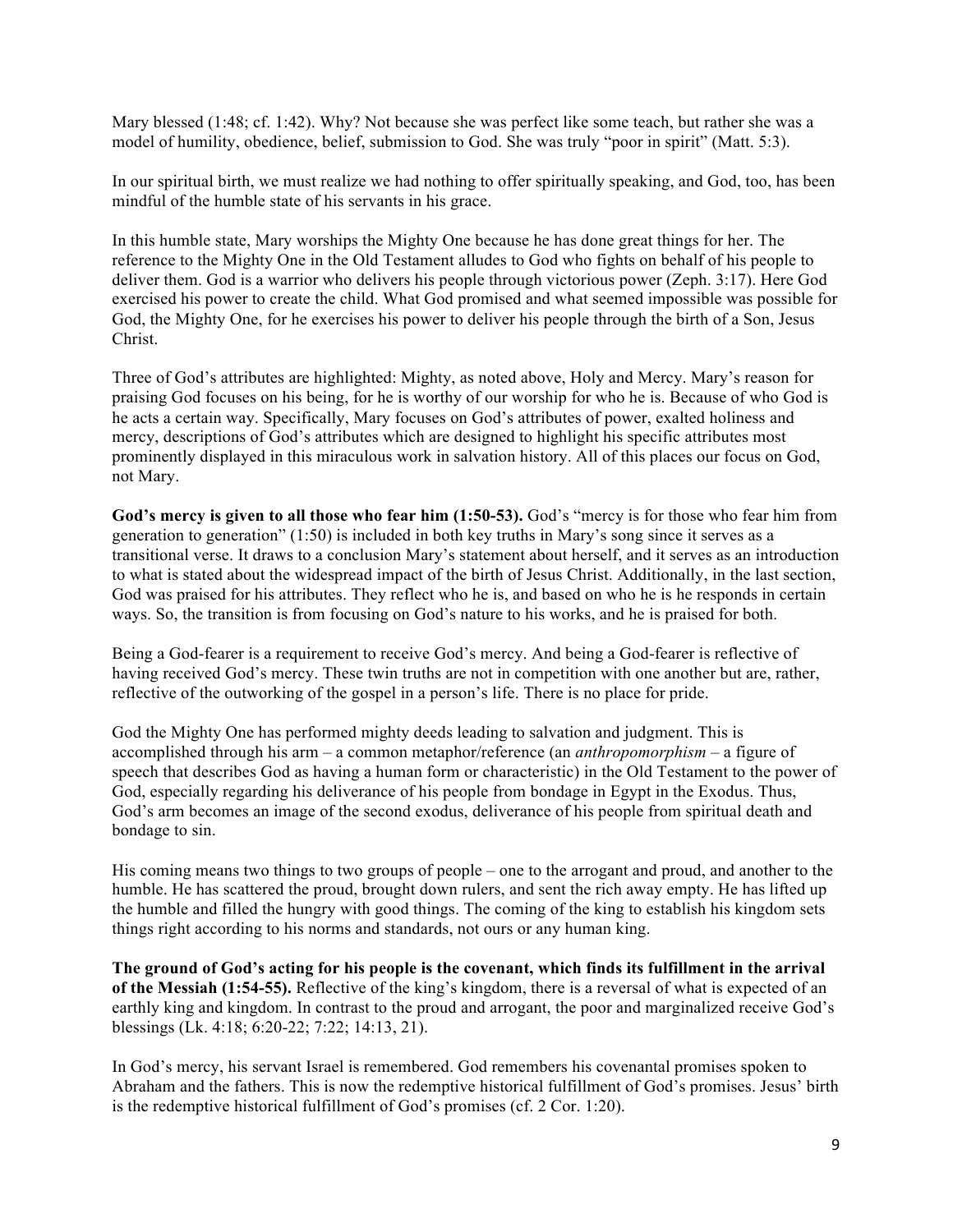Not only does Israel receive God's mercy and blessing, not only are they the recipients of God's covenantal promises, so are "his offspring forever." There is a universality to this fulfillment. All those who are Abraham's offspring will be remembered and extended mercy by God. All those who have faith in Christ "are Abraham's offspring, heirs according to promise" (Gal. 3:29).

Ponder the following questions as you prepare your mind and heart to worship the Lord Jesus Christ this Christmas season through Mary's song:

- 1. What do we learn from the life of Mary? How and why does your soul magnify the Lord and your spirit rejoice in God our Savior?
- 2. As we observe in Mary, how do we live a life of humility, obedience, belief, and submission to God? How do we reflect being "poor in spirit"?
- 3. Of God's promises, what are you being asked to believe and in what ways are you being asked to trust him at this season of the year and at this time in your life?
- 4. What is the significance of God's attributes emphasized by Mary Mighty, Holy and Mercy as understood and applied in your own life?
- 5. God is faithful to his name and his promises. Like Mary, worship him!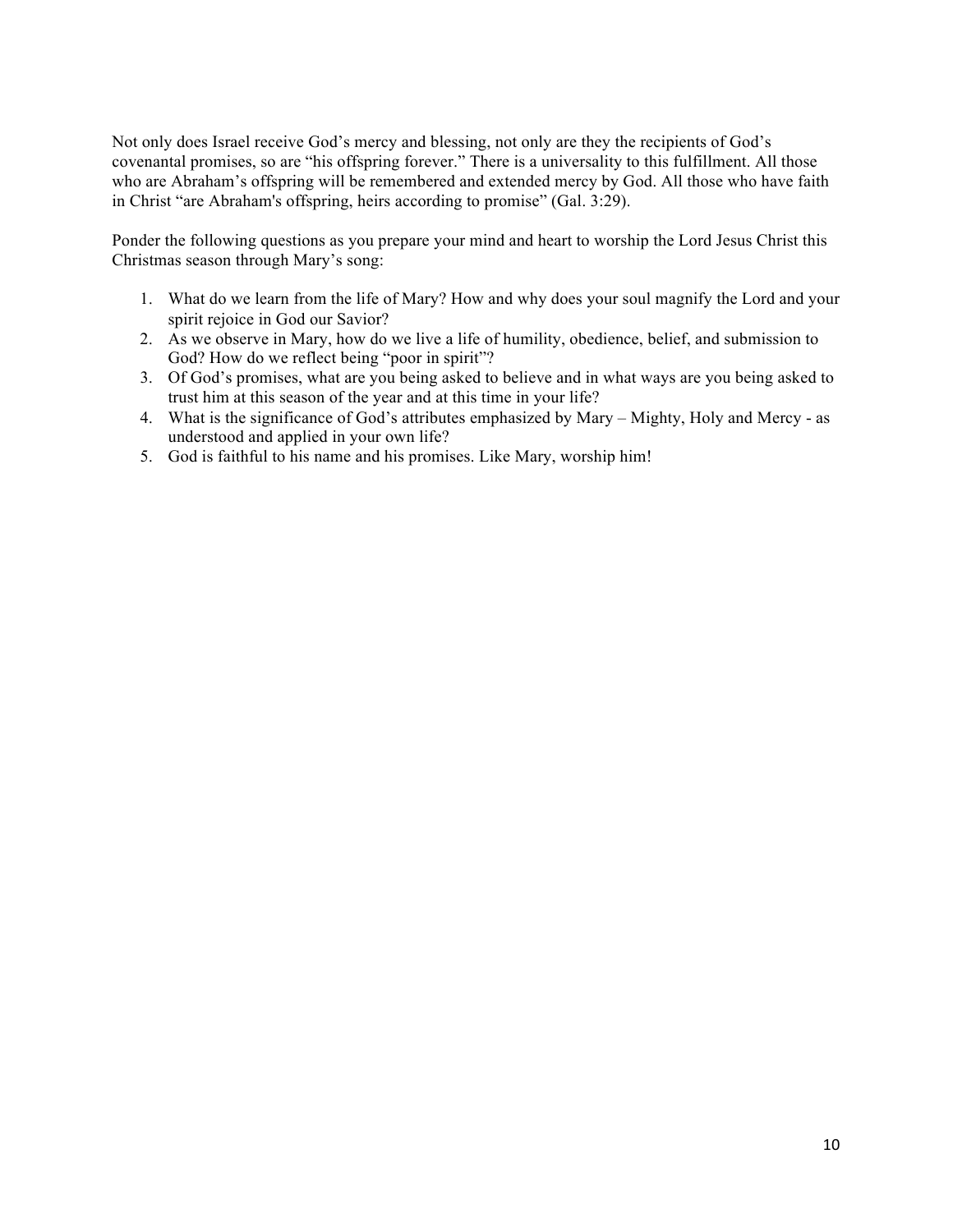#### **Week Three: Zechariah's Song:** *Benedictus* **(Luke 1:67-79; cf. 1:5-25, 57-66, 80)**

In Mary's song, we learned that the angel Gabriel appeared to Mary (1:26-27) with the message that she would bear a Son whom she was to call Jesus (1:31). In her excitement, Mary went to visit her relative Elizabeth (1:36) to tell her the Good News of her pregnancy with the holy Jesus (1:39-45). Mary's response, the only appropriate response, was to sing praises to God for "the Mighty One has done great things for me"  $(1:49)$ .

We now move back to an earlier time in Luke's Gospel, to the historical record of the birth of John to Zechariah and Elizabeth. Although Zechariah's song of thanks and praise occurs after Mary's song, Luke's account actually begins with them. Mary sings her song of praise and worship to God (1:46-55) after she is informed of her miraculous conception (1:26-38), and her visit with Elizabeth and Zechariah (1:39-45). Zechariah's song, which is a prophecy, is spoken after John is born and Zechariah's tongue was loosed, his punishment of being unable to speak for disbelieving the promise of God that he and Elizabeth would bear a son was removed (1:20, 63-64).

## *The Historical Context*

Zechariah (which means "Yahweh has remembered again") and Elizabeth (which means "my God is the one by whom I swear" or "my God is fortune") were, like Mary, "righteous before God." They also walked "blamelessly in all the commandments and statutes of the Lord" (1:6). Zechariah was a priest, not a high priest, who belonged to the priestly division of Abijah, while Elizabeth was a descendent of Aaron, the first priest (Ex. 28:1-5). Although they wanted children, they were unable because Elizabeth was barren, and to add to the impossibility of bearing children, both were "advanced in years" (1:6).

All priests served in the temple for two one-week periods each year. In the midst of Zechariah's annual ministry, he was chosen by lot to engage in the greatest ministry of his career, to go into the temple of the Lord and burn incense (1:9). This special ministry was performed only once in a lifetime. When Zechariah was ministering in the temple burning incense to the Lord, Gabriel appeared to him and brought the message a message from God (1:19). The angel informed him that he and Elizabeth would bear a son, and they were to call him John (1:13). John's ministry was to be that of a forerunner of the Messiah, to prepare the way for the Lord, "to make ready for the Lord a people prepared" (1:17).

Due to the apparent impossible circumstances facing this barren and old couple, Zechariah doubted God and his promise (1:18). God disciplined him by striking him mute until the birth of John (1:20). He exited the temple unable to speak. It is important to note the similarities and differences between Zechariah's and Mary's questions. They both ask questions and wonder how the promise given to them by the angel will be fulfilled, since both are humanly impossible. Mary's question was answered and she, in turn, was blessed because she believed what the Lord had said to her would be accomplished. The Lord not only *had to* fulfill his promise, since it was impossible, he *would* fulfill his promise. In contrast, Zechariah doubted so he asked for a sign of confirmation to validate this promise. God did grant a sign, but it was in the form of a rebuke due to his lack of faith, his disbelief. He was not able to speak. He lived for the fill length of the pregnancy, nine months, with the promise and the sign, without any full realization of the fulfillment of the promise. Elizabeth knew this was only a work of the grace of God, and uttered "the Lord has done this for me" (1:25).

After nine months, Elizabeth gave birth to a son, and everyone shared their joy. Eight days later they brought the baby boy to be circumcised and to name him. Others wanted to name him after his father, but Elizabeth insisted that he be called John (1:59-60). When they asked Zechariah, he asked for a writing tablet and wrote "His name is John" (1:63).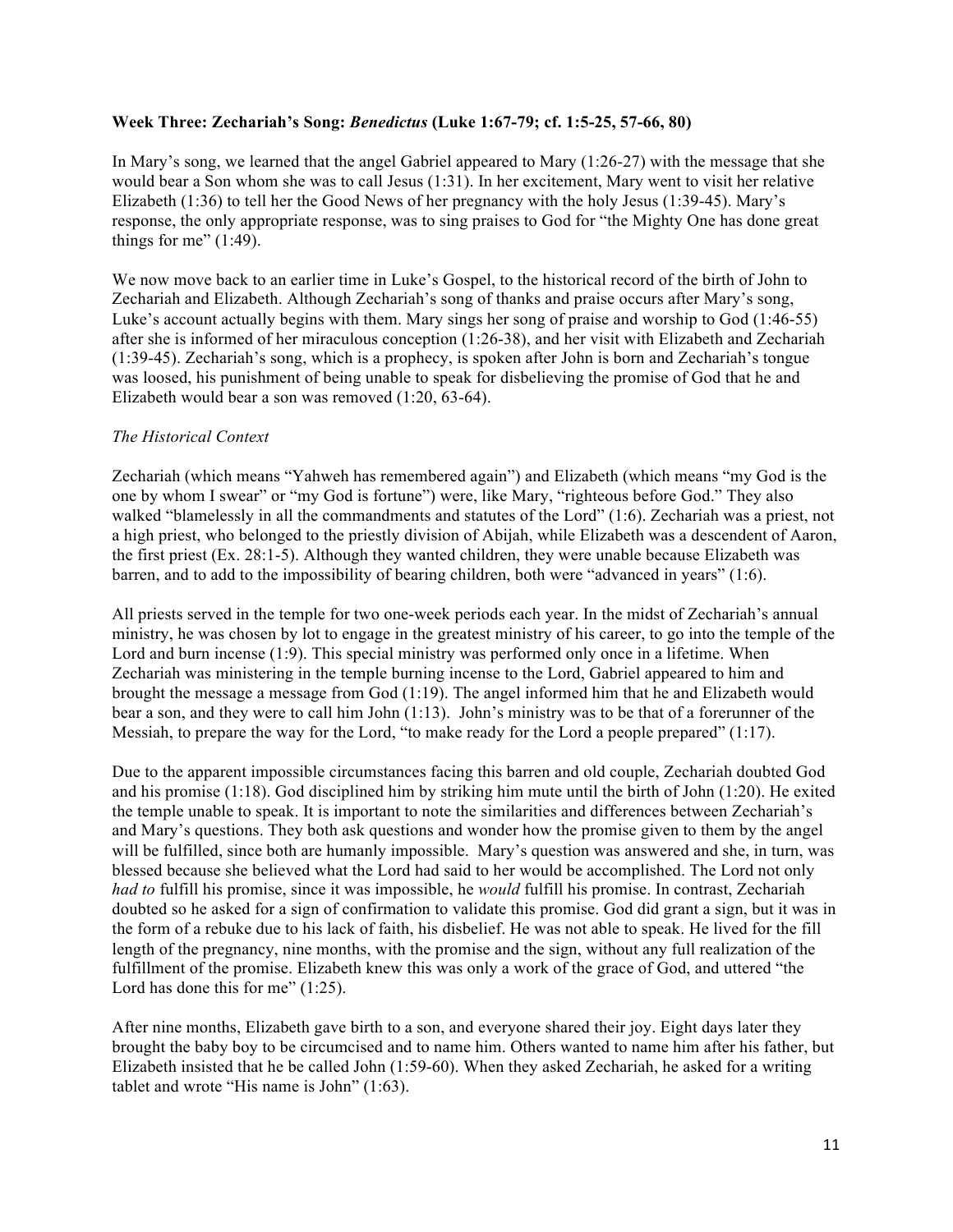Immediately he was able to speak and he praised God (1:63). In response he sang a beautiful Spirit-filled song of praise, the *Benedictus*.

In sum, the song praises God for His redemption, salvation, mercy, covenant, all brought about through the coming Davidic ruler, Jesus (1:68-75). It also focuses on the ministry of John (later known as the Baptist). He is the prophet of the Most High who will prepare the way (1:76), and to bring the knowledge of salvation through the forgiveness of sins (1:77), which comes through Jesus (1:78-79), the light of the world (Jn. 8:12; cf. Jn. 3:19-21).

# *The Theological and Doxological Response*

# **God is praised for delivering his people (1:68-75).**

*God has come and redeemed his people (1:68a).* God's coming can refer to a gracious act or to judgment, often both. In this instance, the reference is to God's gracious coming for deliverance of his people, but there is also an implicit statement about his judgement because he frees his people from the *enemies* who will be judged. This coming is linked with the Messiah Jesus' coming. The Messiah's coming means redemption for God's people. It means deliverance from enemies, so that God's people are free to serve the Deliverer. Redemption is release to a Redeemer, and worship of him.

Redemption has Old Testament roots. The divine act of deliverance from Egypt became the type for understanding God's future acts of redemption and salvation for his people. Thus, with the coming of God in the Messiah Jesus, true liberation and redemption occur in both the physical and spiritual realms. Salvation in Christ becomes the anti-type, the fulfillment of the Egyptian experience and rather than Moses leading to the promised land, and who died before entering into it, Jesus brings us safely to the promised land.

*God raised up a horn of salvation for us in the house of David, about which the prophets had spoken, and we were saved from our enemies (1:69-71).* In the Old Testament, the term "raised" is used of significant figures – prophet (Dt. 18:15, 180, judge (Jd. 3:9, 15), priest (1 Sam. 2:35), and king (2 Sam. 23:1). In this Messiah, the one who represents God's coming, all of these significant titles and functions converge into one person.

The Messiah is a person of power and strength. The term horn pictures the ox with horns that defeat enemies with the powerful thrust of its protected head (Dt. 33:17). It is also used of God himself (2 Sam. 22:3; Ps. 18:2). This Messiah who will be raised up is from the line and lineage of David and he fulfills the promise spoken by him (2 Sam. 7:14), and confirmed by many other prophets. There is divine unity in the biblical account: "as he spoke by the mouth of his holy prophets from of old" (1:70). The message of the prophets is unified, though spoken by many, because the message of God's promise remains the same throughout all ages, and its unity is guaranteed because he is the divine author. This Messiah, who is strong and fulfilled prophecy, saved and saves us from our enemies.

*Salvation produces or displays God's mercy, shown to our fathers, and faithfulness, he has remembered his covenant (1:72-73).* God's mercy and his covenant are brought together. Mercy is punishment withheld that is deserved, and grace, the other side of this twin truth, is a gift freely given undeserved. In God's mercy, he acts. He sends the Messiah to save his people, our fathers in the faith. In doing this, he is faithful to the covenant, the original covenant given to Abraham (Gen. 12:1-3), who is our father in the faith (Gal. 3:29). For God "to remember," it does not mean simply to bring to mind. Rather, it refers to God bringing his promise to completion, to fulfillment. In relation to the covenant, notice, importantly, the reference both to Abraham (1:73) and David (1:69). It is important to acknowledge God sends a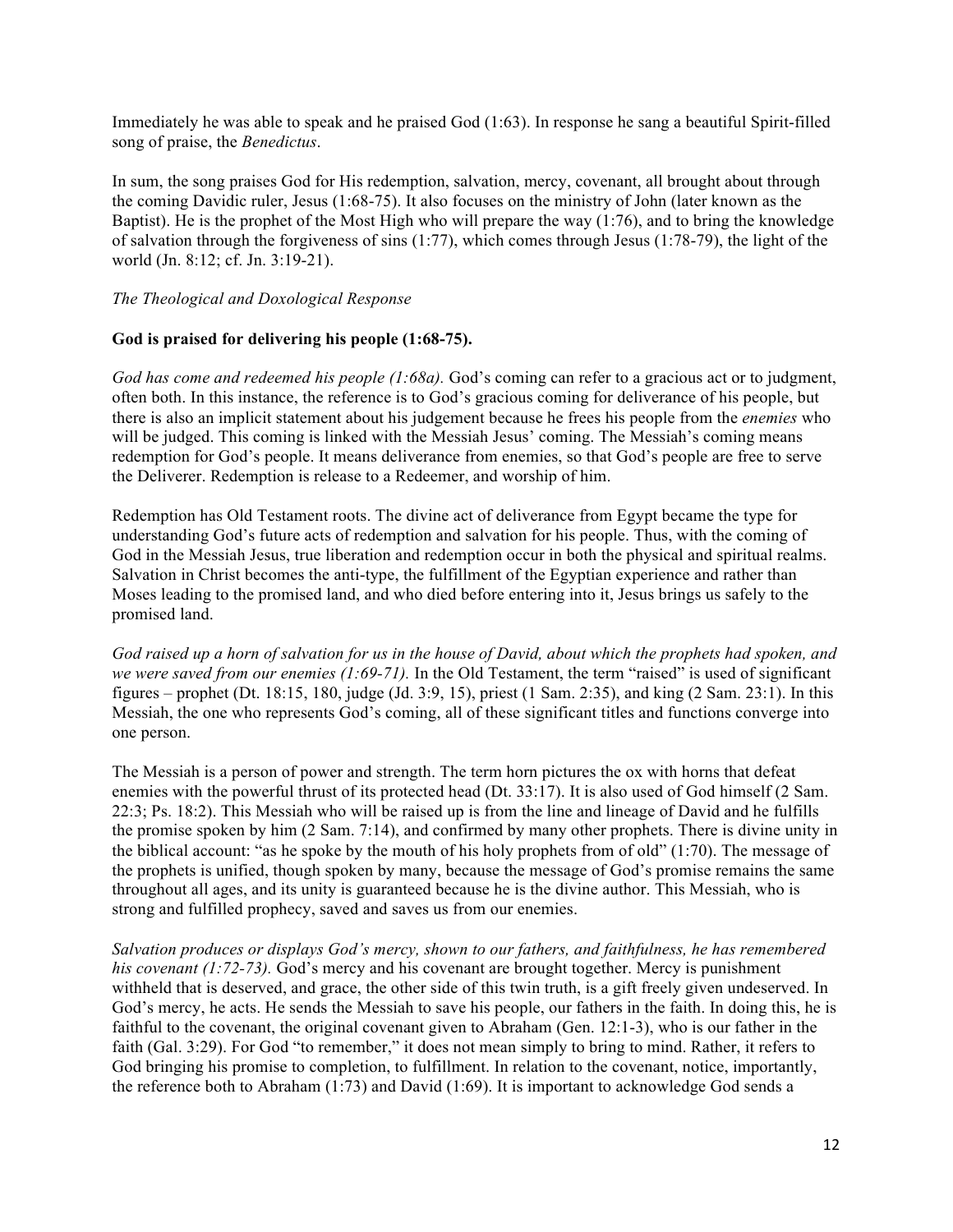Messiah not primarily for us, but for him. He sends a Messiah as a result of faithfulness to his covenant, and secondarily for us.

The reason God did this, the purpose of God's mercy, the forgiveness of sins, to remember his covenant, to rescue from enemies, was the following: *The purpose of salvation ("we were rescued") is that we might serve the Lord (worship) without fear in holiness and righteousness before him all our days (1:74- 75).* God delivers his people from the hands of their enemies, he saves us, and in saving his people he fulfills the covenant, and he does all of this for his name's sake. In response, when God delivers, redeems and saves for his sake, he does this so his people can serve him fearlessly, without fear. This expression is emphatic. If the enemy keeps people in fear of death and judgement and condemnation, God delivers from fear. This expression "without fear" is emphatic. Freed from these enemies and fears (Heb. 2:14-18), we are saved to serve, to worship, an engagement with God in all of life (cf. Rom. 12:1-2).

## **God is also praised for what he will do through John and Jesus (1:76-79).**

*John will be called the prophet of the Most High (1:76-77).* Zechariah transitions to address John and Jesus. Most High refers to God. John is God's prophet, whereas Jesus is God's Son. John, though older, is subordinate to Jesus. John's role is twofold.

First, he will prepare the way of the Lord. John is the fulfillment of promises given earlier by Isaiah (40:3) and Malachi (3:1). There is continuity between John's and Jesus' ministry, but when Jesus comes, John's particular ministry is over. Jesus holds center stage in redemptive history. All that precedes points toward his coming, and all subsequent to this, points back to his coming. He is the center point of all of redemptive history. The Lord is *κύριος (Kurios).* In the Greek translation of the Old Testament (the Septuagint), this term is used of God, translating the *tetragrammaton*, Yahweh. But in the coming of the Lord, God, the Lord is Jesus. This passage teaches about the deity of Christ.

John will, second, give the people knowledge of salvation through the forgiveness of sins. Forgiveness is connected with salvation. Since sin is defiance and rebellion against God, that sin must be forgiven or there will be no salvation. John will proclaim this salvation and forgiveness of sins, but it is Jesus who alone can and will provide it. This is why when John first encountered Jesus while *in utero*, he leaped (1:41). This also explains why when John saw Jesus later in life he exclaimed, "Behold, the Lamb of God, who takes away the sin of the world" (Jn. 1:29, 36)! And understanding his role in redemptive history as the one who points to Jesus and once he arrives, his role is over and he rightly acknowledges, "He must increase, but I must decrease" (Jn. 3:30).

*Jesus is sent as a result of God's mercy (1:78-79).* It is because of God's tender mercy he acts for his people. The "sunrise" will visit us from "on high," from heaven. God initiatives. Here it states he will "visit us," a repetition from what is stated earlier about God's having "visited and redeemed his people" (1:68). The sunrise dispels the darkness (cf. Isa. 60:1-3), and spiritually it gives the light of life and removes death and the shadow of death (Jn. 1:4-5; 8:12). Jesus comes to shine on those living in darkness. The result of his coming is that he guides us into peace.

Here are some questions as we ponder over and pray through the truths expressed in Zechariah's song:

- 1. What were the apparent impossibilities that Zechariah and Elizabeth faced?
- 2. Even though something may be impossible, humanly speaking, it does not necessarily make that thing impossible. Why? What was Elizabeth's response? What was Mary told (1:37)?
- 3. Why was Zechariah disciplined, what form did this discipline take, and for how long? In what ways and in what areas are you doubting God?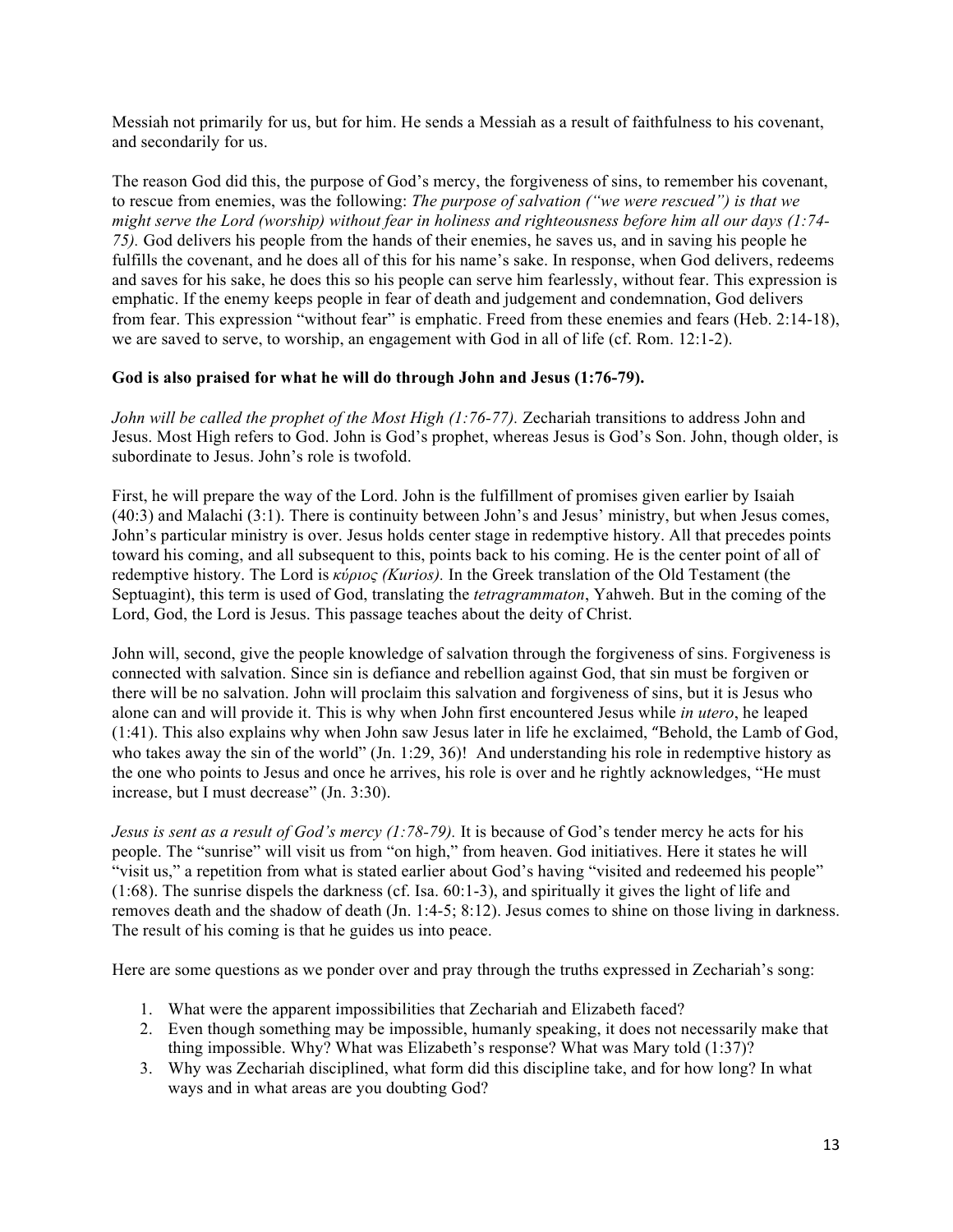- 4. God's blessings naturally lead to praise. Do you regularly praise God for His goodness and His gifts? Why or why not?
- 5. What are the themes of Zechariah's song (1:68-79)? What is said about God, about John, about Jesus? What are the significant truths in this story that are need to hear and apply in your life, especially during this season?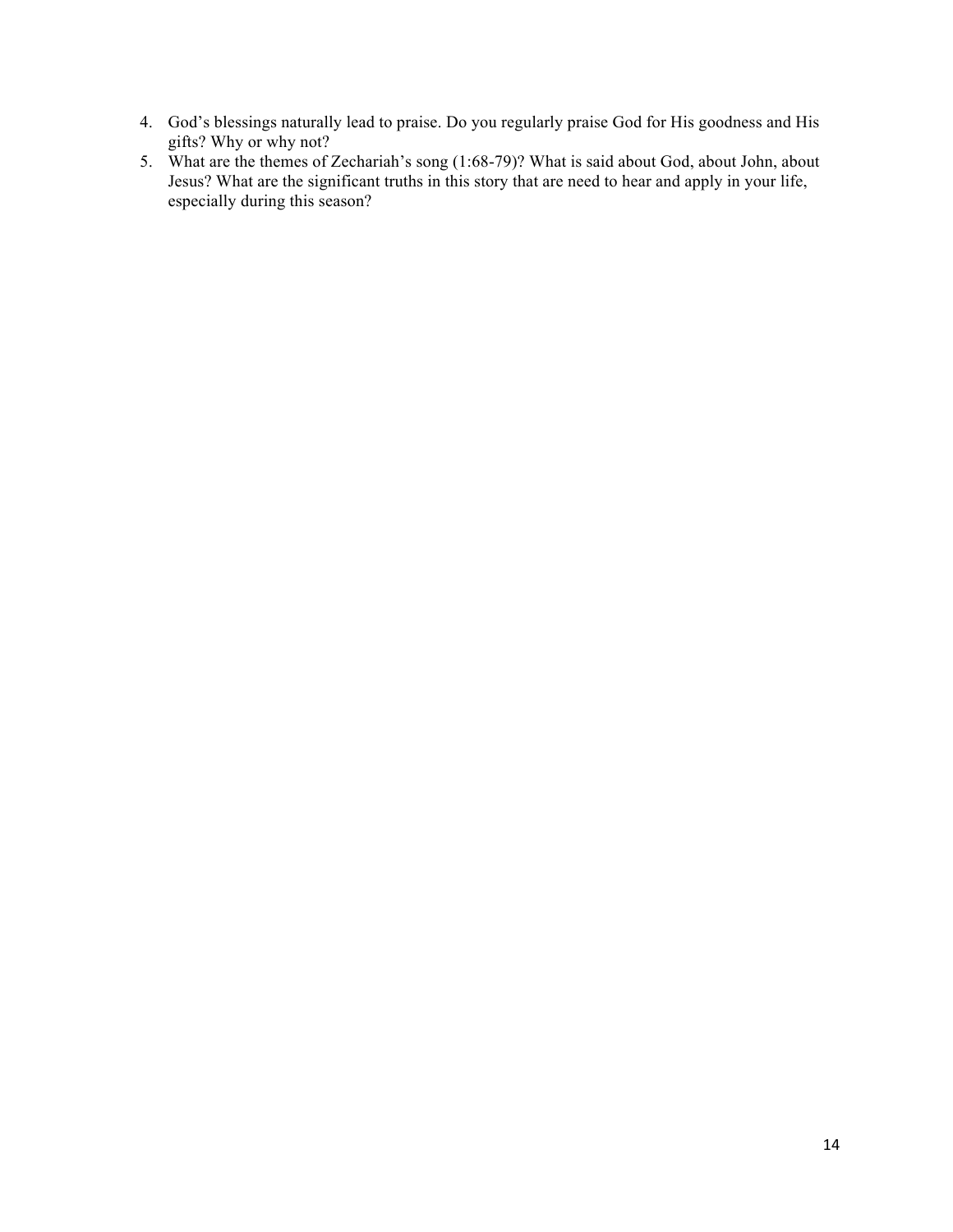## **Week Four: The Angels' Song:** *Gloria in Excelsis* **(Luke 2:13-14; cf. 2:1-12, 15-20)**

Mary became pregnant with Jesus (1:31), the God-man, through the power of the Most High, the miraculous conception (1:35). After receiving this news and acknowledging her trust and dependency on the Lord, she visited Elizabeth, her relative (1:39-40), who was in her sixth month of pregnancy (1:36). After arriving and greeting one another, Elizabeth notes John leaped for joy in her womb at the voice of Mary, in reality in the presence of the Messiah, Jesus (1:41-45). Mary responded in song, known as the *Magnificat* (1:46-55).

Mary stayed with Elizabeth for three months (1:56) at which time Elizabeth and Zechariah gave birth to John (1:57-66). In spite of requests from their family, Elizabeth insisted on naming him John. When they asked Zechariah, he agreed in writing that his name would be John (1:59-63). Immediately after writing John, "his mouth was opened and his tongue loosed, and he spoke, blessing God. . . . Zechariah was filled with the Holy Spirit and prophesied (1:64, 67). Zechariah's blessing of God, his prophecy is his song, the *Benedictus* (1:68-79).

Mary sang her song after the announcement of her miraculous conception (1:46-55). Zechariah sang his song after the birth of John, their son (1:68-79). Six months later it was time for Mary to give birth.

## *The Historical Context*

Caesar Augustus issued a decree that a census should be taken of the whole Roman Empire (2:1). This decree calls for the registration of provincial citizens for the purpose of assessing taxes. All those who lived under Rome's authority were required to register. The decree was issued by the Roman leader, Octavian, Caesar Augustus, the great nephew of Julius Caesar. He came to power as the Roman dictator in 27 BC, and reigned until his death in 14 AD.

Luke portrays Augusts as the unknowing agent of God, whose decree leads to the fulfillment of the promise made by God long ago, that a special ruler would be born in Bethlehem (Micah 5:1-2). This occurred while Quirinius was governor of Syria (2:2). Luke places Jesus' birth in history, in the context of world history. It is not just part of history, it is about to make history because all people be affected. Even though the exact date of the census is not known, the fact of the birth is certain!

This meant Joseph had to return to his ancestral home to register, and Mary, his betrothed, accompanied him (2:3-5). They traveled to Bethlehem, the town of David, because Joseph was from the house and line of David. Luke makes the connection to Old Testament promises, which fulfills prophecy. On the human level, all of this seemed to be senseless and useless, nothing but a bother to a man with a pregnant woman who was not even yet his wife. And yet, they were all engaged in the process of fulfilling prophecy that had been spoken by God 500-750 years earlier.

At the right time, in the fullness of time, while in Bethlehem, Mary gave birth to Jesus and he was wrapped in cloths and placed in a manger because there was no room in all of Bethlehem (2:6-7). Once again – this is not a mistake. It took place at just the right time: When the time had fully come" (Gal. 4:4). God is behind the timing of events, and the time is always perfect. These humble beginnings are also part of God's plan for it becomes the sign by which the shepherds will recognize the Savior, who is Christ the Lord.

After Jesus' birth, an angle of the Lord appeared to shepherds to inform them of this good news (2:8-9). Not only did Jesus have a humble beginning, but his birth was announced first to humble and lowly shepherds (cf. 1:38, 52; 4:16-18), whose testimony was oftentimes not accepted in the court of law as credible. This means that if this was a fabrication, the birth would have been announced to credible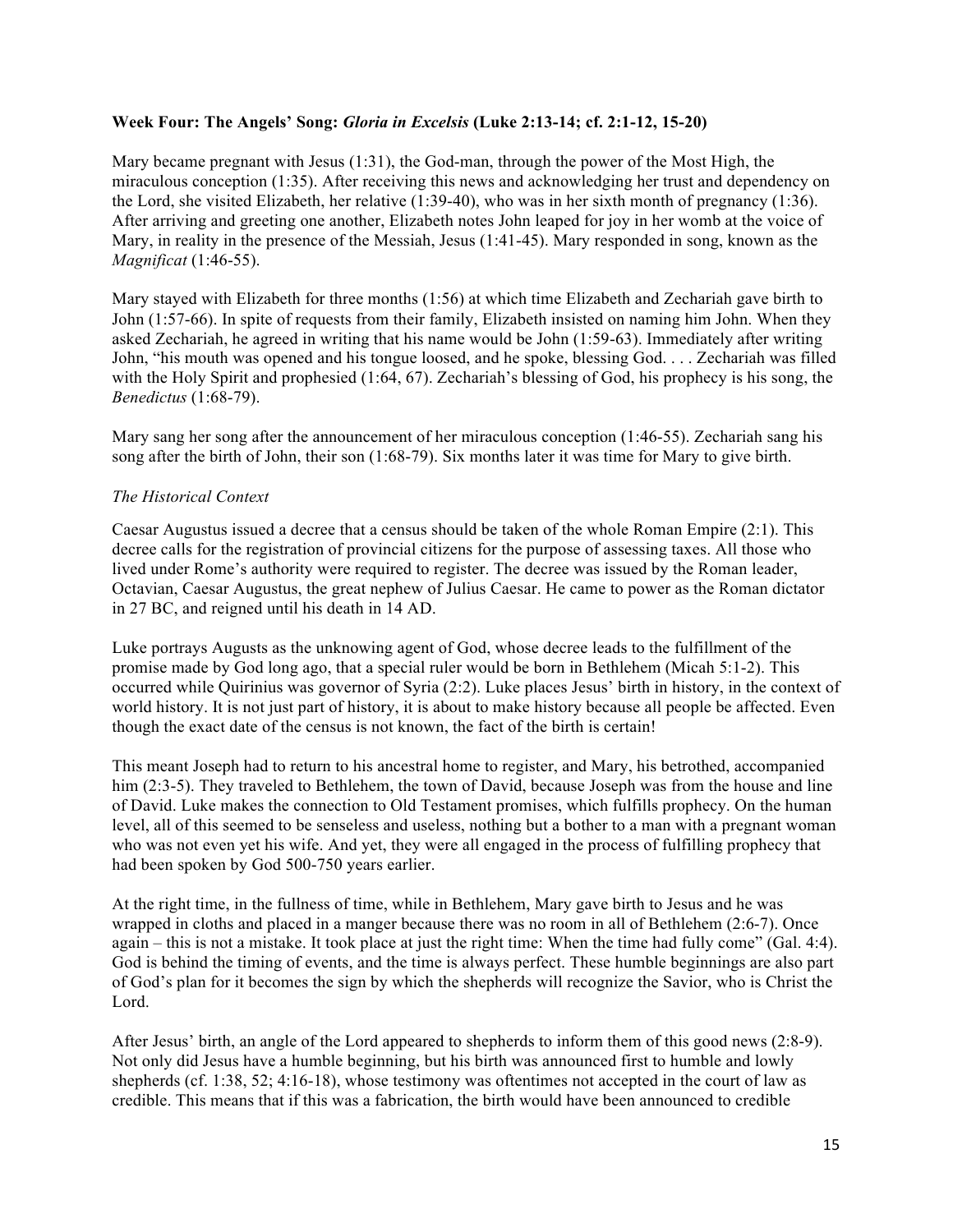witnesses. Instead, in the providence of God, and because it is a valid historical account (Lk. 1:3), it is recorded as historical fact: the angel appeared to the shepherds. The context in which the angel appeared was that "the glory of the Lord shone around them" (2:9), which illumined the darkness of the night sky, a reference to the Shekinah glory (Ex. 16:10).

## *The Theological and Doxological Response*

*The announcement of Christ's birth was given by an angel: "And the angel said to them, 'Fear not, for behold, I bring you good news of great joy that will be for all the people. For unto you is born this day in the city of David a Savior, who is Christ the Lord. And this will be a sign for you: you will find a baby wrapped in swaddling cloths and lying in a manger'" (2:10-12).* The shepherds were frightened. The angel calms their fears. The angel's appearance is not for judgment, but for bringing good news. He communicates the wonderful event of Jesus' ("Christ the Lord") birth, which is good news and results in great joy for all people (2:10). The sign is that they will find a baby wrapped in cloths lying in a manger  $(2:11)$ .

The angel's message contains six major truths regarding the birth of Jesus. First, the announcement is "good news." The term for good news is gospel. The gospel is something God has done in sending his Son to be the Savior. Second, this birth which is good news causes "great joy." The greatest joy in the world is that the Lord Jesus Christ became a man, the God-man. God delights to send his Son to be the Savior of the world" (Jn. 4:42; 1 Jn. 4:14). This also informs us of what ought to bring us true joy. Third, this fact has a bearing on "all the people." This good news of the gospel is not only for the shepherds, but this is good news of great joy for all people. The gospel, the coming of Jesus is for all people, the hope and peace for the world. Fourth, the reason the message is good news and is cause for great joy is because "this day" the birth of "a Savior, who is Christ the Lord" has occurred. Fifth, the birth of Christ the Lord is in the line of David, a Davidic king (2 Sam. 7:8-16; 1 Chron. 17:11-14), and the fulfillment of a prophecy, as he will be born "in the city of David." Finally, the truth of all the angel communicated with them will be authenticated with a sign – a babe lying in a manger.

*After the angel pronounced the birth of "a Savior, who is Christ the Lord" (2:11), joining the angel was a "multitude of the heavenly host praising God and saying" (2:13) (known as* Gloria in Excelsis*): ""Glory to God in the highest, and on earth peace among those with whom he is pleased" (2:14)*!

You will notice there are three-word pairs: glory-peace, heaven (highest)-earth; God-men. The KJV translates this verse as follows: "Glory to God in the highest, and on earth peace, good will toward men." Note the three-part division: (1) *Glory* to God in the highest, (2) and on earth *peace,* (3) *good will* toward men. Rather, it seems that the two-part division as reflected in the ESV (and NASB, NIV, NLT) is more accurate: (1) Glory to God in the highest, (2) and on earth peace among those with whom he is pleased."

This verse, the angels' song, did not address the "good will" to be manifested on earth by human beings toward one another (KJV). Although that is not bad or wrong, the text does not teach that it is a horizontal reference. It does not refer to the "good will" as the disposition required of human beings to be recipients of the peace, "peace among men of good will," as if we earn God's peace by being good natured, neither does it refer to the "good will" or esteem that some people might enjoy among others. Rather, good will was to be understood of God's "good pleasure" given to those whom God has favored with his grace (cf. Mary in 1:28, 30). This becomes a common phrase, albeit a technical phrase in first century Judaism, for God's people, his elect, those on whom God has poured out his favor. God is the one who offers and grants peace, and those who are the recipients receive God's peace through his grace.

In sum, the angels' message consists of two major truths. First, God is glorified for who he is and for what he has done. The heavens rejoice and praise God for the outworking of God's salvation, the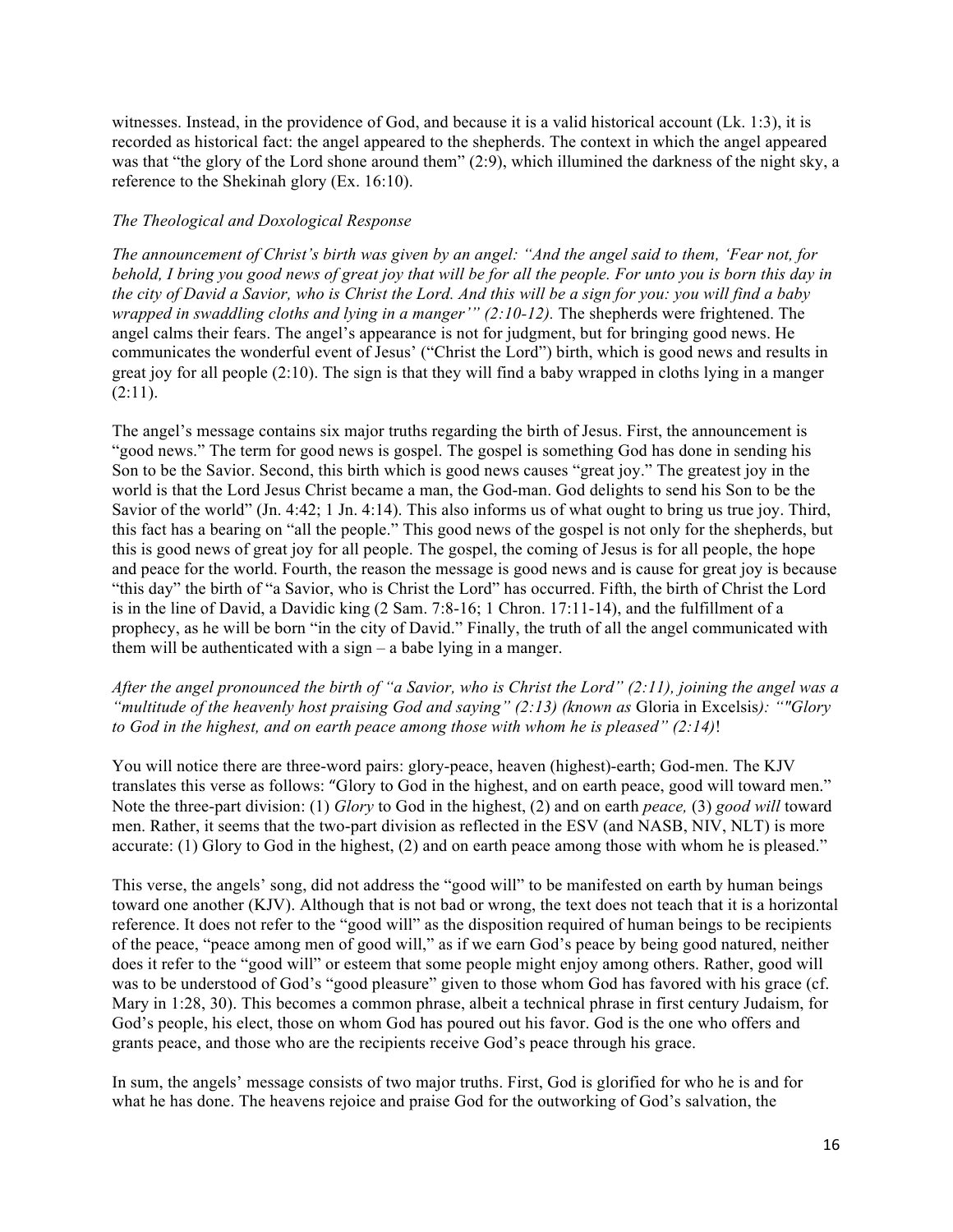unfolding of redemptive history culminating in the birth (and life, death, ascension and return) of Jesus, the Savior, Christ the Lord. Second, peace is extended to those upon whom God's favor, his grace, rests. The people to whom God draws near through Jesus will experience the life and peace God bestows, which has vertical implications such that we are now at peace with God (Rom. 5:1), and also horizontal implications, in that we are now at peace with one another (Eph. 2:14-17). This is good news of great joy for all people.

Worship was the response to this announcement of good news. After the angels departed, the shepherds went to Bethlehem and found Mary, Joseph and the baby (2;16), just as they had been told (2:20). They responded obediently to the message given by God through the angels. Immediately they began to tell others about this good news. They spread the word (proclaimed) about the arrival of the Savior who is Christ the Lord. People were amazed at what they heard (2:17-18). Mary treasured these things and pondered them in her heart. She worshipped God privately and in the quiet of her heart (2:19; cf. Ps. 95:6- 7). The shepherds returned to their fields glorifying and praised God. They worshipped corporately, publicly and boldly (2:20; cf. Ps. 95:1-2).

Here are some questions as we ponder over and pray through the truths expressed in the angels' song:

- 1. What is the historical context in which this all occurs? What lessons can we learn about our own historical context and God's sovereign control over it?
- 2. To whom did the angel (singular) appear and what is the significance?
- 3. Why were the shepherds afraid? What calmed their fears? What fears are you experiencing this season?
- 4. What was the message given to the shepherds by the angel? What is the significance? What promises of God do you need to be reminded of this season?
- 5. When the angels (plural) appeared they sang a song. What did they sing? What do you learn about our condition and need, and God's offer of grace, mercy and peace, and our message and hope for all people?
- 6. What do you notice about all those associated with the birth of Jesus? How will the remembrance of the birth of Jesus Christ affect you this season, and will your response be that of worship?

May we receive the good news with great joy and worship, and may we share that good news with all people! O come let us adore him, Christ the Lord!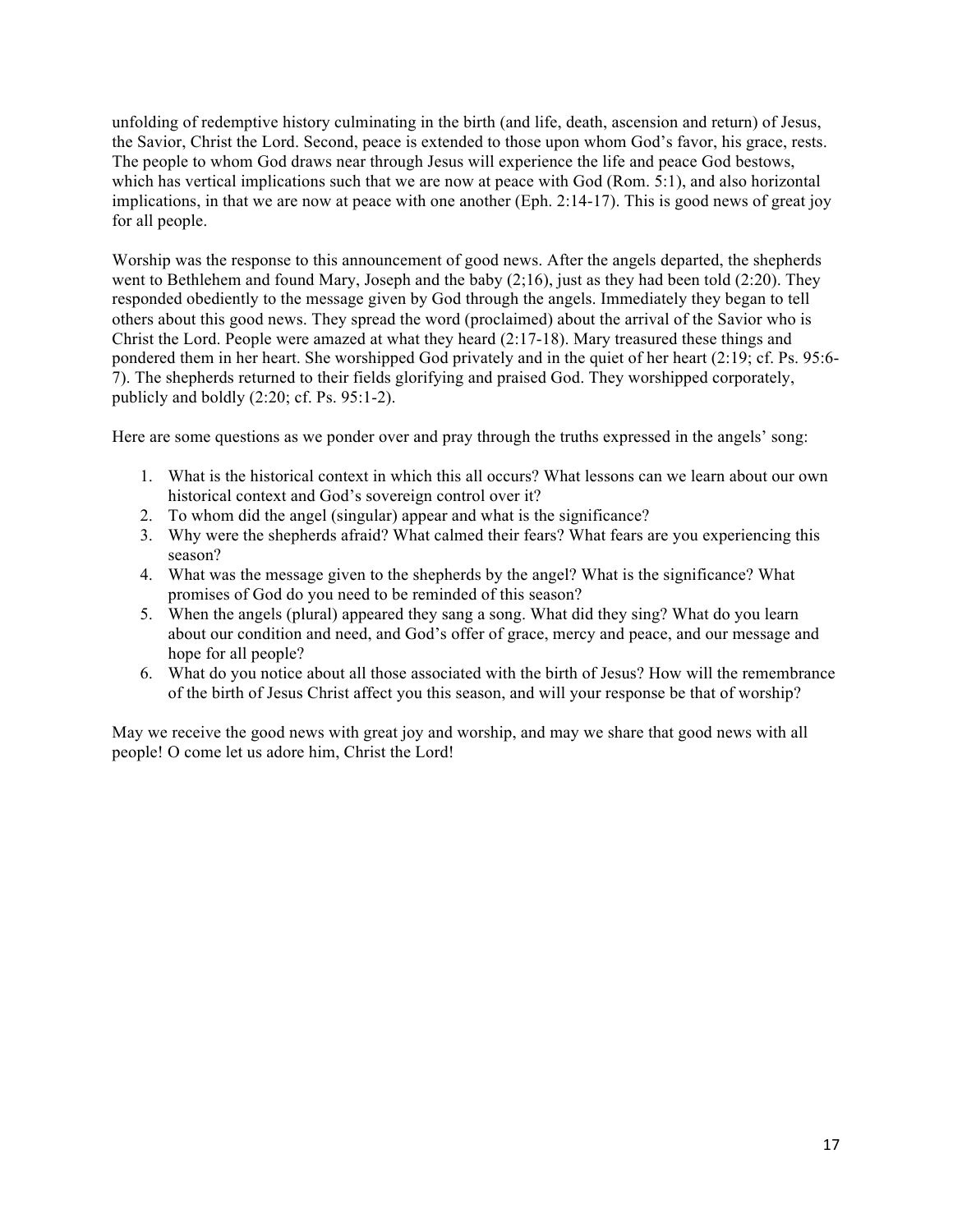## **Christmas Day: Simeon's Song:** *Nunc Dimittis* **(Luke 2:25-32; cf. 2:21-24, 33-40)**

Eight days after Jesus was born, he was circumcised (2:21), according to the law (Gen. 17:11-12), and given the name Jesus  $(2:21)$ , just as the angel Gabriel had said  $(1:31)$ . Jesus was circumcised to identify with Israel; He was/is our representative, and is the one who is preeminently a son, the chosen One (Lk. 9:35). [Jesus undergoes baptism for the same reason].

Joseph and Mary were pious, law-abiding Jews (2:22-24, 39). After the time of Mary's purification (40 days after birth, Lev. 12:2-4, 6), they traveled from Bethlehem to the temple in Jerusalem to present their firstborn, Jesus, to the Lord (2:22; cf. Ex. 13:2; Num. 18:15-16) and His service (I Sam. 1-2), and to offer a sacrifice in accordance with the Law of the Lord (2:24; cf. Lev. 12:8). The Law stated that one was to offer a lamb as a burnt offering and a turtledove as a sin offering. If one was poor and could not afford a lamb, then either two turtledoves or two pigeons would be sacrificed. Joseph and Mary's offering was that of the poor which identified with those Christ came to save (1:52; 4:18-19; 6:20).

# *The Historical Context*

The focus of this fourth and final song is Simeon, a righteous and devout man, who was waiting for the consolation of Israel. When he saw the baby Jesus, his wait was over. He took him in his arms and praised God. Simeon's praise and prophecy are known as the *Nunc Dimittis*.

In obedience to the law, Joseph and Mary had their baby boy circumcised on the eighth day, and named him Jesus. They do what all Jewish parents would have done who had given birth to a Jewish son. In the Old Testament, the law stated tan any son of Abraham should be circumcised on the eighth day (Gen. 17:11-12; Lk. 1:59). In the baby's circumcision he was identifying with his people as their representative leader or as a representative human. But the main emphasis of this text of Scripture is on the naming of this baby boy – Jesus – not his circumcision. The name means save or salvation, which aligns closely with how he was referred to in 2:11: "Savior, Christ the Lord." Jesus is his name, Christ is his title, and Savior is his purpose.

After the prescribed time of purification, according to the law, Joseph and Mary took Jesus to Jerusalem to present their firstborn to the Lord and to dedicate him to the Lord's service (Lk. 2:22-23). The law stated that the mother of a male child was unclean for 7 days and then had to be confined for 33 days before traveling to the temple to offer a sacrifice. The presentation of the firstborn to the Lord (Ex. 13:2, 12, 15) and the dedication of the firstborn to the Lord's service (1 Sam. 1-2) were both commanded in Scripture.

The sacrifice they offered for their purification was that of the poor. One of the birds was for the burnt offering and the other for the sin offering  $(2.24)$ . In Leviticus 12:2-4, 6 a lamb and turtle dove are to be offered unless you cannot afford it. Then it was to be either two turtle doves or two pigeons. The offerings emphasize different aspects in the process of communion with God. The sin offering emphasizes punishment or retribution for sin borne by the animal instead of the worshipper. The burnt offering emphasizes complete, whole consecration to God, which includes utter destruction of sin and uncleanness – the animal sacrifice is completely consumed. Even here we look forward to Christ as the final offering to which all the animal sacrifices find their fulfillment. As Mary and Joseph make the offering of the poor, they identify with those their son, Jesus, came to save (1:52; 4:18-19; 6:20).

While Joseph and Mary were in the temple with Jesus, they were met by an old man named Simeon who said great things about Jesus (2:25-35). We will say more about Simeon below, as we focus on his "song." There was also an old prophetess named Anna who continually worshipped in the temple. She too gave thanks to God for Jesus and tied Jesus in with the redemption of Jerusalem (2:36-38). Anna was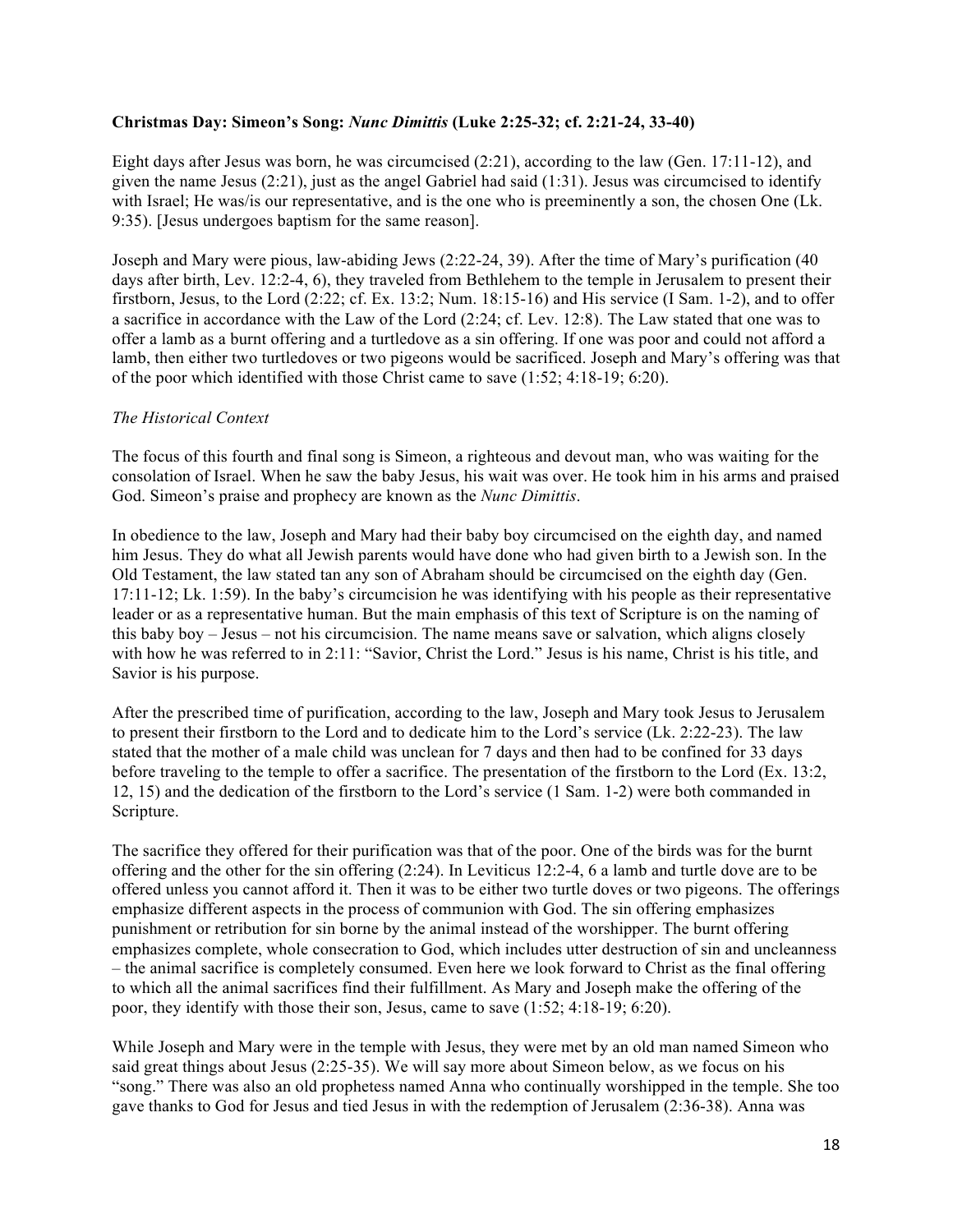married but lost her husband at a young age and never remarried. She was a pious woman. Although she did not live on the temple grounds, there would have been a place for her to stay, and she was there daily, fasting and praying. We are told that she worshipped night and day. Anna's activity pictures a person whose life is totally focused, consumed on serving God (as the burnt offering, totally consecrated, consumed).

Anna, too, encountered Jesus while in the temple. She gave thanks to God for this child-Redeemer, and also spoke to the crowd about Israel's redemption through this child – he would redeem those enslaved to sin (2:38). The focus is on the Redeemer and the new age ushered in with his birth. Anna reveals that before the Messiah came, one could be decent and live a good life. But it is an unfulfilled life, which reflects a life absent true, real, lasting and abiding life. That is why John's words are so apt: "He sent his one and only Son into the world that we might live through him" (1 Jn. 4:9).

When Joseph and Mary had done everything required by the law, they returned home to Nazareth (2:39).

The infancy events began in the temple with Zechariah (1:5ff) and ended in the temple with Jesus (2:41- 51). After all the events of Jesus birth, "Mary treasured up all these things, pondering them in her heart" (2:19). After an early fulfillment of Simeon's prophecy regarding the blessing and pain brought about in Jesus, while he tarried in the temple that caused his parents concern when they could not find him, Mary "his mother treasured up all these things in her heart" (2:51). Jesus' public life begins in the temple and it ends by him replacing the temple or becoming the true ultimate temple that the earthly temple foreshadowed. Humankind, both male (Simeon) and female (Anna), praise God for Jesus.

# *A Word About Simeon*

Simeon was in Jerusalem waiting for God's appointed consolation (2:25). Israel's consolation referred to the hope of deliverance for the people. In the Old Testament various agents brought God's consolation, but a primary agent who was anticipated was the Servant of God. This desire for consolation or deliverance characterizes the believer or God-fearer in Luke (6:23-24; 17:22-37; 21:25-36)

He was clearly a Spirit-filled and Spirit-led man. What was revealed about Simeon was his spiritual condition, not his vocation or his age. He is righteous and devout, an exemplary saint. The text states "the Holy Spirit was upon him" (2:25). Verses 25-27 reveal his character is a result of the Holy Spirit, his life was guided by the Holy Spirit. He had received a special work of the Holy Spirit.

The Holy Spirit had revealed to him that he would not die until he had seen the Lord's Christ (2:26). He was anxiously waiting. Simeon received a promise that God would not let him die without seeing the Messiah, the Lord's Christ. The Lord's Christ, the Messiah in verse 26 is linked with the consolation of Israel in verse 25. It was for this that he waited. But he trusted that God's word was sure and it would be fulfilled so he did not wait hopelessly. Rather he waited hopefully.

Moved by the Holy Spirit, he went into the temple courts and there he met face to face Jesus, the consolation of Israel (2:27). Once again we see Simeon being guided and led by the Holy Spirit. By the Holy Spirit's prompting, Simeon went to the temple and while there his wait was terminated as he met Joseph, Mary, and baby Jesus. Can you imagine his elation and excitement – his wait was now over, but more importantly God's promise, which always comes true, had been fulfilled.

Simeon took Jesus in his arms and praised God (2:28). I can imagine that Simeon was overcome with gratitude to the point of tears. As he grabbed the baby Jesus, we can see tears streaming down his face, his knees growing weak, almost to the point of needing to sit down. The praise then completes the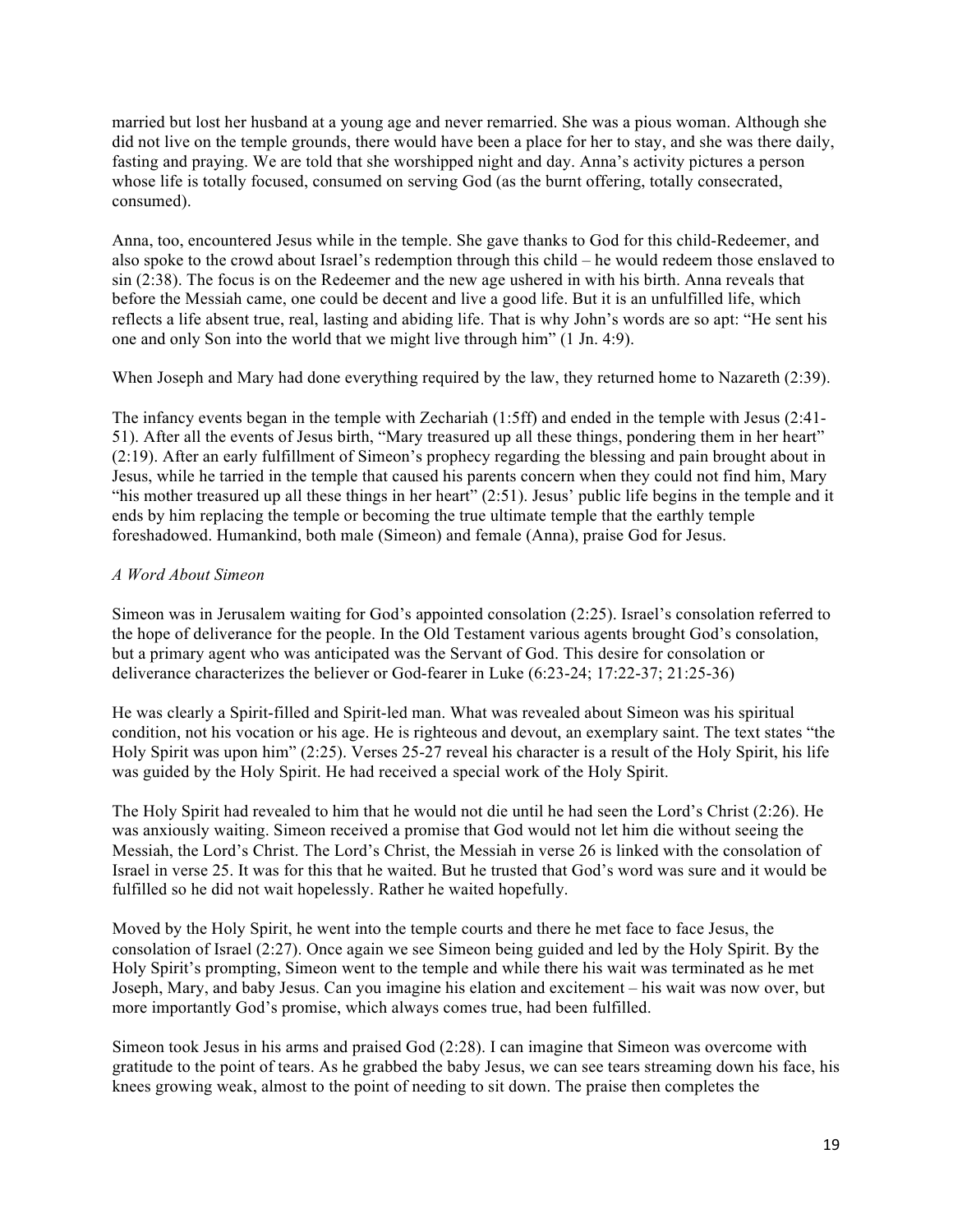excitement, the joy he feels over the fulfillment of God's promise. This leads him to sing a song of praise to God for the fulfillment of the prophecy, and to utter a prophecy about the future ministry of Jesus

## *The Theological and Doxological Response*

Now that he had seen Him, his life could end in peace (2:29), because he had seen the Lord's salvation (2:30), which is to be for all people (2:31). Simeon also prophesied that Jesus would cause the rising and falling of man in Israel and Mary's soul would be pierced (2:33-35). In the midst of this worship Simeon "sings," the fourth and final songs Luke records of the infancy narratives.

The song emphasizes that Jesus' birth is the fulfillment of God's promises to redeem his people, and through the song he utters a prophecy of the future ministry of Jesus.

*God is praised for the fulfillment of his promise (2:29-32).* God is addressed as the sovereign Lord who is faithful to his promises (2:29). God is the Lord, Master over everything. He determines the beginning and the end. What he has ordained will occur. What he has spoken, will come to pass. Here Simeon praises the sovereign Lord who was – and remains – faithful to his promises, and in his kind mercy he allowed Simeon to live to see and experience the consolation of Israel, in the Lord's Christ, Jesus.

Simeon, God's servant, can now depart in peace (2:29). In the Greek text, "Now" stands at the beginning of this sentence and is there for emphasis. In the coming of Jesus, "now is the time – the time of the consolation of Israel. (It brings to mind Paul's urgent and timely exhortation, where the same word is used: "Behold, *now* is the favorable time; behold, *now* is the day of salvation" (2 Cor. 6:2, emphasis mine).) Simeon is God's servant. He refers to himself as "your servant," much like Mary referred to herself (1:38), and is a fitting contrast to the description of God as the sovereign one. Simeon is like the watcher who can now leave his assigned post because the anticipated event has come. Now the watcher is ready to die and he can depart in peace because he has seen and held the Prince of Peace (Isa. 9:6; Jn. 16:33), sent from the God of Peace (Phil. 4:9; Rom. 16:20) and experienced the peace of God (Phil. 4:7) because he was at peace with God (Rom. 5:1).

The reason Simeon can now depart is because he has seen the Lord's salvation, a light, prepared in the sight of all people: revelation to the Gentiles and glory to Israel (2:30-32). In the coming of Jesus, salvation come. This is why it was essential for Simeon to experience it. Then and only then can he depart, not under a burden, but in peace. Although Simeon was a righteous and devout man, he was not prepared to depart in peace until he met Christ. Only then he was ready. This salvation was not outside of history, given to a few special people. It was done within of history in the sight of all people. God intends to extend to all the salvation that comes in Jesus. The light is Jesus himself and he comes to shine in the darkness (1:79). The effect of this light will be revelation will to the Gentiles – the Word, and glory to Israel, the Shekinah glory. God is acting for his people. This explains how he will be the consolation or deliverer.

*Jesus' future ministry is described (2:34-35):* "And Simeon blessed them and said to Mary his mother, 'Behold, this child is appointed for the fall and rising of many in Israel, and for a sign that is opposed (and a sword will pierce through your own soul also), so that thoughts from many hearts may be revealed.'

Jesus' ministry will cause pain for his mother, Mary. The reference is to the pain that Jesus' ministry causes Mary, as Jesus creates his own family of disciples and his own priorities, and his suffering because of it. This is seen early in Jesus' ministry. After a trip to Jerusalem to celebrate the Feast of the Passover, they returned home, and assumed the boy Jesus was with them. After traveling a day, they realized he was not with them. They returned to Jerusalem looking for him, and continued to search for him three days before they found him – in the temple. Upon being questioned by Mary, he replied, "Why were you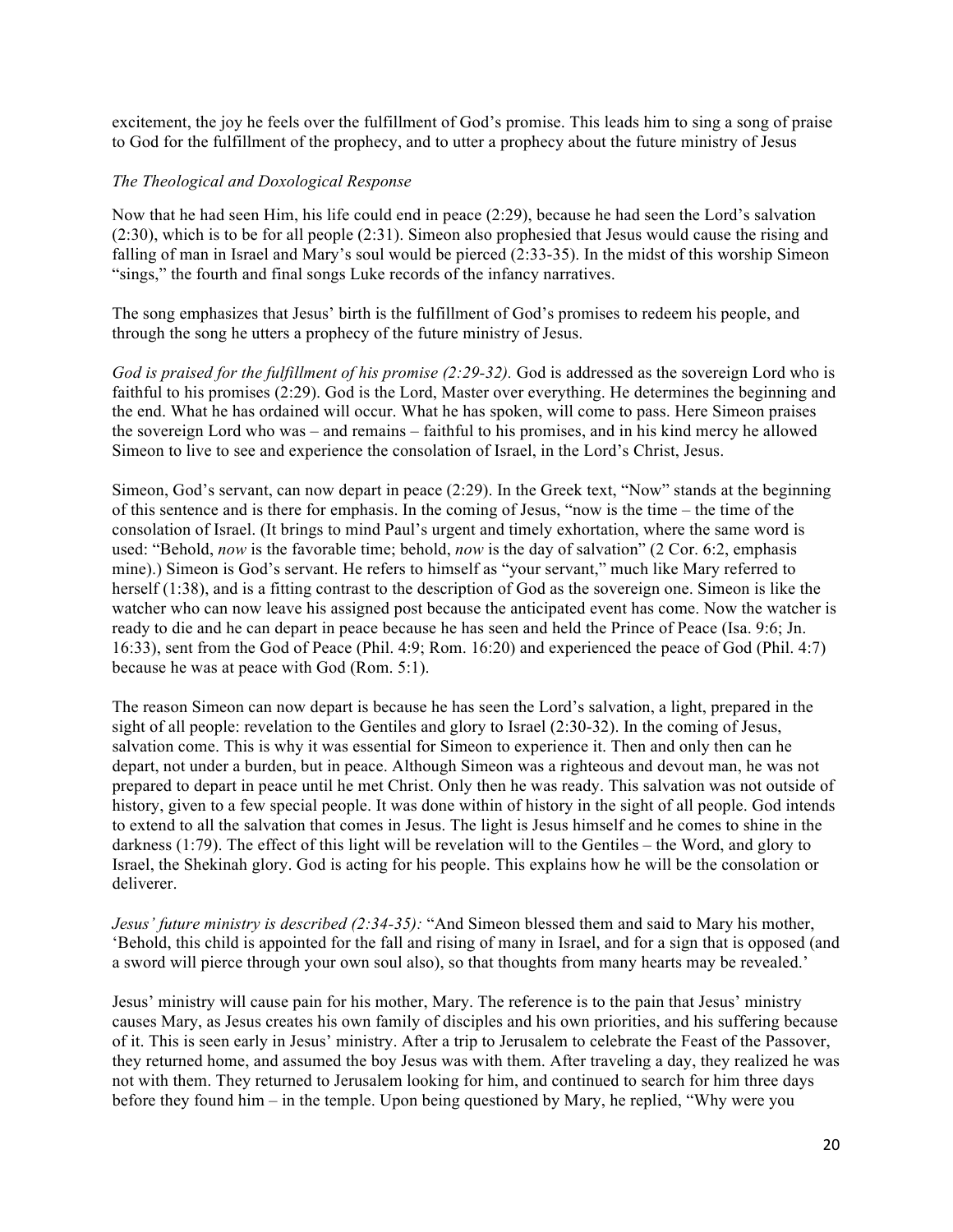looking for me? Did you not know that I must be in my Father's house" (2:49). Although this was reflective of Simeon's prophecy, his parents did not understand what he meant by this (2:50).

Jesus will cause the rising and falling of many people. Please will either be drawn to Jesus or stumble over him. Those who reject him are headed for a fall, while those who receive him in faith are headed for a rising, a blessing. The sign will be that of resistance, contention and rejection of Jesus and his ministry. Simeon addresses how people will respond to Jesus. He will be resisted and rejected. For those who resist, Jesus will not be a hope of promise fulfilled, but a figure who is to be opposed. Although Jesus is God's hope, not all will respond positively to him. The reality of this experience will "pierce through your own "[Mary's] soul."

The purpose of Jesus' ministry will reveal where hearts really are before God. Jesus will expose those who do not believe. How humans respond to God's promise is made evident by how they respond to Jesus, as that will reveal their thoughts (cf. Heb. 4:12). And that response results in eternal spiritual death or eternal blessedness with the Lord.

Mary pondered and treasured all of these truths in her heart. Simeon states that "thoughts from many hearts may be revealed" in responses to Jesus. With this in mind, ponder these questions, treasure these truths in your hearts, and worship him.

- 1. How did Joseph and Mary respond to the Law?
- 2. What kind of a man was Simeon? How is he described?
- 3. Why does Simeon praise God? What is the significance of what Simeon says about the Lord's Christ?
- 4. What kind of a woman was Anna? How is she described? What does she say about Jesus?
- 5. If you were to die today, could you sing with Simeon, "now dismiss your servant in peace?" Have you encountered the Prince of Peace, so you can experience the peace of God, the One who brings salvation?

May God's favor be upon you and may you receive His peace during this Christmas season!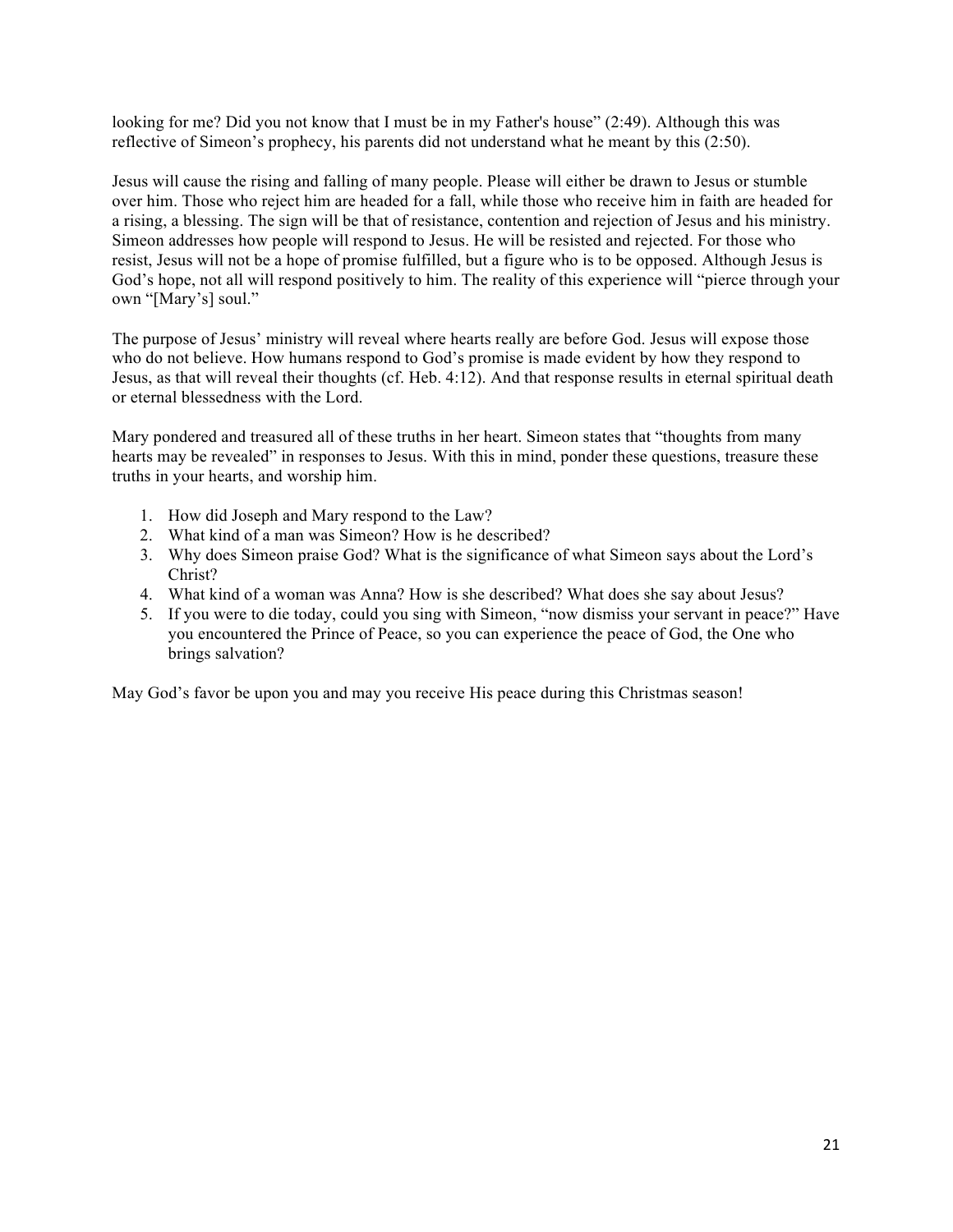## **Conclusion: A New Song: The Song of Eternity (Revelation 5)**

#### *Introduction*

The text of Scripture serves as a fitting conclusion to our Advent series on The Songs of Christmas: Mary's Song (*Magnificat*), Zechariah's Song (*Benedictus*), the Angels' Song (*Gloria in Excelsis*), and Simeon's Song (*Nunc Dimittis*). Each of them praised God for His goodness, His faithfulness to His covenant, His grace, His salvation, Jesus Christ.

As the songs recorded in Luke's infancy narrative in chapters 1 and 2 focus on the birth of Jesus, this song focuses on the death and resurrection and exalted status of Jesus, and he is praised for redemption purchased. This was the purpose of Jesus' birth!

With the New Year, many commit themselves to do "new" things by making a list of resolutions. The Bible is also filled with new things. One of them is "a new song," the focus of our final advent devotional. Not only is Revelation 4-5 a fitting conclusion to this series, it is an appropriate way to begin the New Year, learning to sing a new song which focuses on redemption. As Isaac Watts wrote and we sing,

Come, ye that love the Lord, And let your joys be known; Join in a song with sweet accord, While ye surround the throne.

Let those refuse to sing, Who never knew our God; But children of the heavenly King, May speak their joys abroad.

#### *Overview*

John has just completed writing letters to the seven churches of Asia Minor (Rev. 2-3). Chapters 4 and 5 constitute one vision, worship on the throne room of heaven. Chapter 4 sets the stage for the drama of chapter 5. Chapter 4 describes John's initial vision of what he sees in heaven's throne room, while chapter 5 describes the unfolding drama of what is happening in the throne room.

John first of all sees a door standing open in heaven, and there was a voice that beckoned him to "Come up here, and I will show you what must take place" (4:1). While John was in the Spirit, he saw before him a throne with an occupant (4:2). The occupant was God Himself and the throne signified His supreme, absolute authority over everything - the transcendence, majesty, and sovereignty of Almighty God (4:1- 6a). He was surrounded by twenty-four thrones upon which twenty-four elders were seated. This refers to (The elders are an exalted angelic order who serve and adore God as the heavenly counterpart to the 24 priestly and 24 Levitical orders [cf. 1 Chron. 24:4; 25:9-13].)

In the center around the throne were four living creatures, an exalted order of angelic beings, who lead the heavenly hosts in worship and adoration of God (4:6b-8a). The four living creatures and the twenty-four elders are both an exalted order of angelic beings, while the four living creatures lead the praise and worship, the twenty-four elders follow their lead: praise the "Lord God Almighty, who was, and is, and is to come" (4:8b). Praise and worship of God is unceasing, and is based on his attributes: holiness, omnipotence, and eternal existence (4:8b-9). The living creatures give glory, honor and thanks to God, who sits on the throne and who lives forever and ever. Day and night, they never stop saying, "Holy, holy, holy is the Lord God Almighty, who was, and is, and is to come."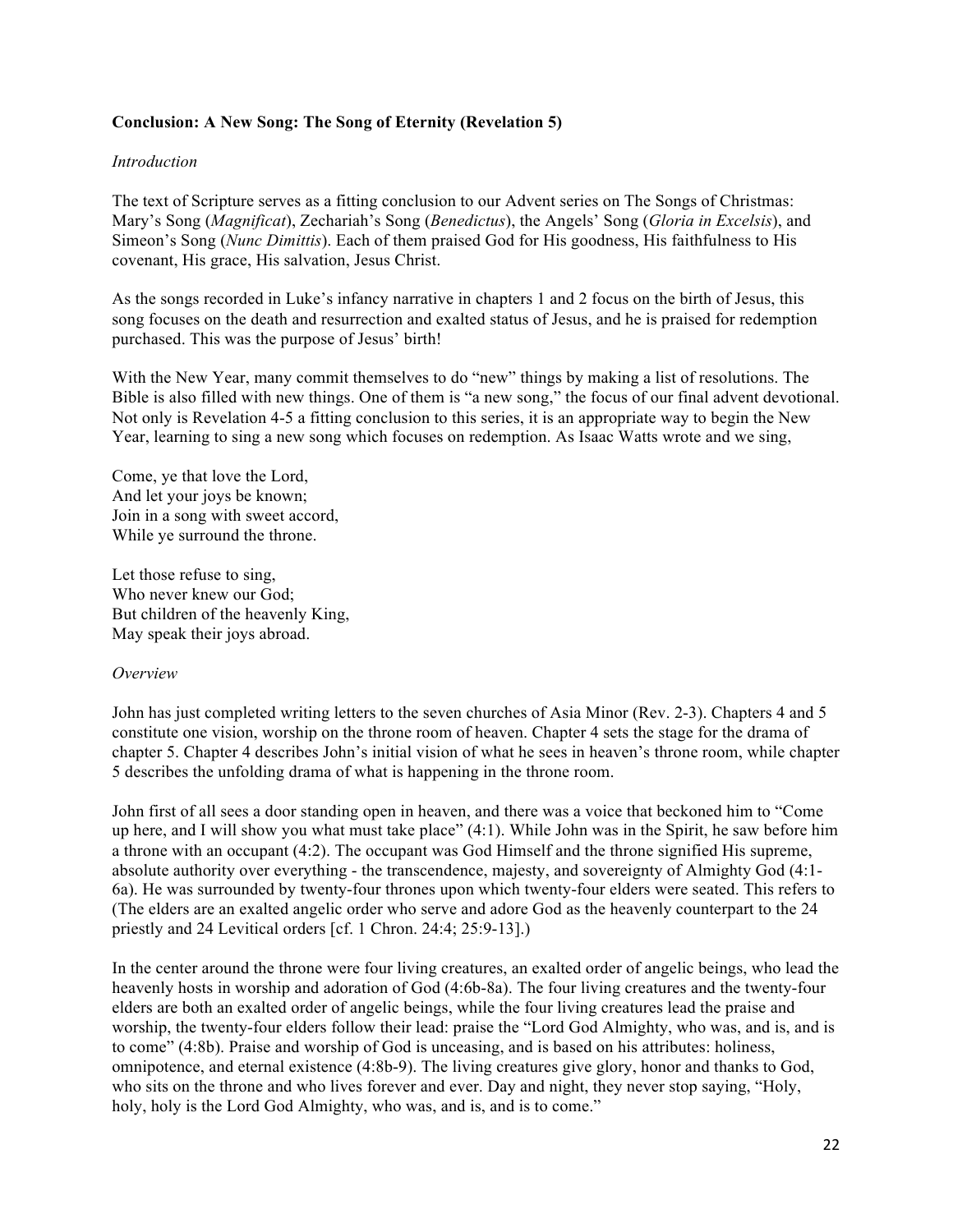To a persecuted church and an exiled John, these truths would have been a great source of encouragement and strength. As the four living creatures praise and worship God, it leads the 24 elders to fall down before God and worship him also (4:10). The twenty-four elders praise God directly for his creation (4:10-11). They say, "You are worthy, our Lord and God, to receive glory and honor and power, for you created all things, and by your will they were created and have their being."

John sees a scroll in the hand of the One who is seated on the throne, but no one was found worthy to open it or to look inside it. Overwhelmed with grief, John wept (5:1-4). The scroll contained writing on both sides (5:1), which speaks of fullness, completeness, plenitude. This scroll contains the fullness of all of God's purposes in judgment and blessing. It contains the full account of what God in his sovereign will has determined as the destiny of the world, which rests in God's hands. No one was found worthy to open the scroll. John wept, not because of ignorance, he did not know what God's plans were, but rather because of an apparent frustration of God's purposes. One of the elders comforted John. The Lion of the tribe of Judah, the root of David has triumphed. He is worthy to open the scroll (5:5). So God's plans are not thwarted, but actually fulfilled by the Lion, the Root. When John looked at the One described as the Lion of the tribe of Judah, the Root of David, he actually saw a Lamb, looking as if it had been slain, standing in the center of the throne (5:6-7). The slain Lamb is the One who took the scroll from the One who sits on the throne, God the Father.

Worship was not confined only to God as the Creator, but also included the Lamb who alone was considered worthy to open the scroll (5:5). No one other than the Lamb was worthy to disclose the plan of Almighty God. As John looked at the victorious, triumphant Lion of the tribe of Judah, the Root of David (5:5), to surprise he saw a Lamb standing in the center of the throne, which looked as though it had been slain (5:6). Ultimate victory comes through sacrifice, the death of a Lamb who lives again. There is no greater display of universal adoration and worship as when the Lamb took the scroll from the One sitting on the throne (5:7).

Various countries have images that reflect might, strength and power. One would think the proper symbol for Christianity would be the Lion, certainly not a helpless, slain lamb. But the Lamb is the ultimate source of strength, power and hope, for the slain Lamb still lives. He is the ultimate outworking of God's plan – overcoming death and sin through death itself and resurrection. God's plan required the death of the God-man. It is appropriate that the One who is the outworking of God's plan should disclose God's plan (cf. Jn. 1:18; Heb. 1:2).

The four living creatures and the twenty-four elders fell down before the Lamb (5:8) and they sang a new song (cf. Ps. 96, 98) praising the Lamb for His redemption (5:9-10). Then innumerable angels joined in the heavenly chorus and sang of the worthiness of the Lamb (5:12). Finally, the climax is reached when all creation sings to the One who sits on the throne and to the Lamb (5:13). This magnificent scene of worship is brought to a close by the four living creatures, who began the singing (4:8), as they cry, "'Amen,' and the elders fell down and worshiped  $(5:14)$ ." The four living creatures and the twenty-four elders fell down before the Lamb and sang a new song, a song focused on the Lamb's redemption. God was praised and worshipped in 4:11 for creation. Here the Lamb is praised and worshipped for redemption.

#### *The Redemption Song: The Person, Ground, Extent, and Purpose of Redemption*

*The Person of Redemption, The Redeemer –* **The Lamb is the only one worthy to take and open the scroll***:* **"And they sang a new song, saying: "You are worthy to take the scroll and to open its seals (Rev. 5:9).** They sang a "new song." This was not the song of creation, but the new song of redemption. The idea of a new song grows out of the Psalms. In 98:1 we read (sing!), "Sing to the Lord a new song,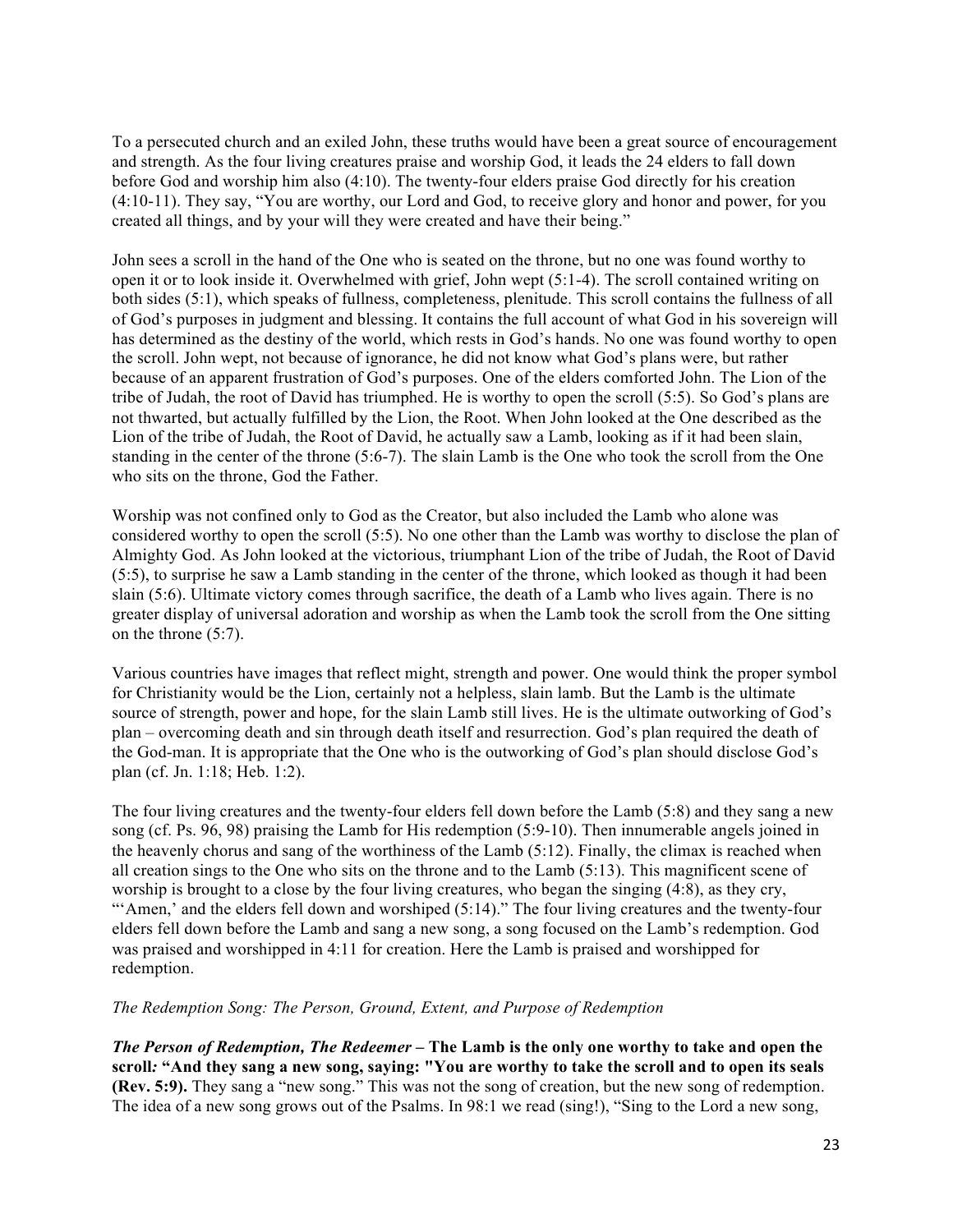for he has done marvelous things; his right hand and his holy arm have worked salvation for him." In other words, every new act of mercy calls forth a new song of gratitude and praise. The song to the Lamb is a new song because the covenant established through his death is a new covenant.

It is interesting to note that the statement, "You are worthy" is the cry with which the Emperor's arrival was celebrated. Any new Caesar or King would be addressed, "You are worthy." But it is extremely important for us to remember that ultimately no king, Caesar, emperor, president or any other created being is worthy to disclose the plan of God and to fulfill it – only the Lamb of God. He alone is the one who is worthy to take the scroll from the hand of God and disclose and enact its contents. The four living creatures and the twenty-four elders were joined by innumerable angels in singing about the worthiness of the Lamb. They sang, "Worthy is the lamb, who was slain, to receive power and wealth and wisdom and strength and honor and glory and praise" (5:12). The first four are attributes of the Lamb while the last three are related to our response to him. As one says of praise, it is "the inevitable climax of it all . . . the one gift that we who have nothing to give to him who possesses all."

*The Ground of Redemption –* **The Lamb is worthy because of his death: "because you were slain" (Rev. 5:9).** Jesus, the Lamb of God, is worthy simply because of who he is. His worthiness is grounded in his essential being. He is, in fact, very God. Yet his worthiness is not solely attributed to who he is, but also what he did. In this text, the Lamb is worthy precisely because he was slain. His worthiness is attributed to his great act of redemption. As the great church Father Gregory of Nazianzus wrote, "Without ceasing to be what he always was [God], he became what he was not [man]." And I like to add, so that we might become what we could not (children of God).

As was stated earlier, God's plan is worked out through the sacrifice of a Lamb, the God-man. As Jesus said during his earthly ministry, the Son of Man "did not come to be served, but to serve, and to give his life as a ransom for many" (Mk. 10:45). Paul reminds believers they were "bought with a price" (1 Cor. 6:20). In this verse, "with (at the cost of) your blood" denotes the pure price paid for the purchasing, the redemption. We were redeemed at the cost of Christ's death. He alone is worthy, and his death is the ground of redemption.

*The Extent of Redemption* **– Through the death of the Lamb, people from every tribe, language, people, and nation were ransomed/purchased: "you ransomed people for God from every tribe and language and people and nation (Rev. 5:9).** Redemption is not universal in the sense that everyone will be redeemed. But it is universal in the sense that it will include people from all kinds and classes of people. Those who are redeemed, those who comprise the church, recognize no national, political, cultural, or racial boundaries. There is no elitism base on anything, only humility because the Lambs is the only One worthy.

This gives meaning to the texts that speak of God's desire for all to be saved such as 1 Timothy 2:4 or 2 Peter 3:9. Some suggest that God's plan is fulfilled and all will ultimately be saved. Others, suggest God's plan is thwarted due to the free will of man. This text teaches that God's plan is fulfilled in the redemption, the salvation of all people, not without exception (universalism), but rather all without distinction. This means there will be people from every tribe, language, people and nation who are redeemed.

*The Purpose of Redemption* **– The Lamb purchased these people for God. They were made to be a kingdom and priests to serve God***:* **"you ransomed people for God . . . you have made them to be a kingdom and priests to serve our God" (Rev. 5:9, 10).** As a kingdom they shall reign and as priests they serve. The purpose of redemption is to serve God, it is for God, not for us. This is the consistent witness of Scripture – saved to serve. Worship is an engagement with God in all of life. All we do, whatever it is, is for him, to serve him. This is the purpose of redemption.